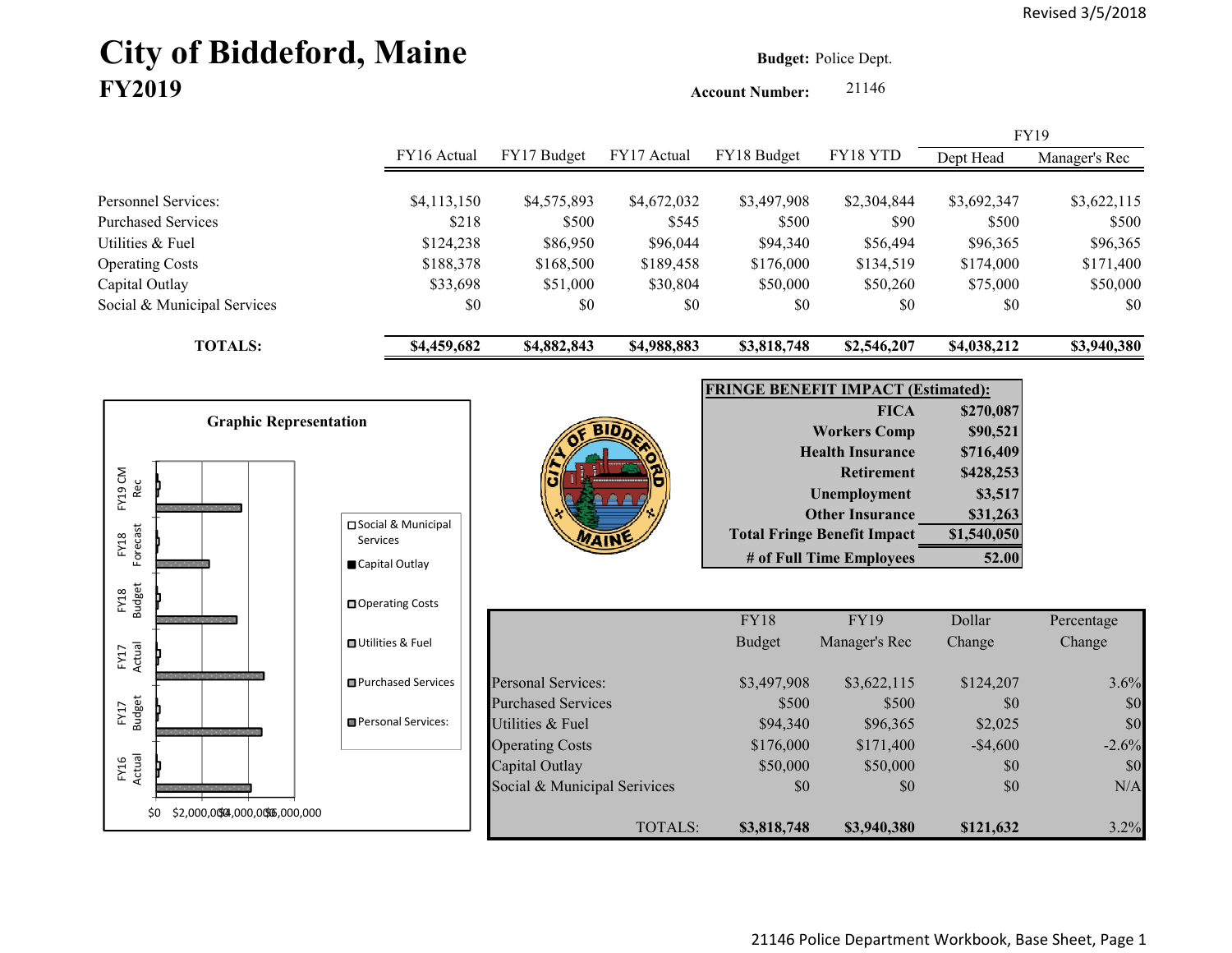#### Personnel Services

| Account |                                     | FY16        | <b>FY17</b>   | <b>FY17</b> | <b>FY18</b>   | <b>FY18</b>  | <b>FY19</b> |             |
|---------|-------------------------------------|-------------|---------------|-------------|---------------|--------------|-------------|-------------|
| Number  | Description                         | Actual      | <b>Budget</b> | Actual      | <b>Budget</b> | YTD 02/28/18 | Dept Head   | Mgr's Rec   |
|         |                                     |             |               |             |               |              |             |             |
|         | 60101 Dept Manager Salary Exp       | \$102,571   | \$104,309     | \$107,561   | \$106,518     | \$69,579     | \$107,574   | \$107,574   |
|         | 60102 Mid Mgmt Hrly Employee Wa     | \$56,516    | \$56,853      | \$105,776   | \$140,875     | \$91,696     | \$144,505   | \$144,505   |
|         | 60105 F-T Employee Wage Exp         | \$2,586,092 | \$2,849,642   | \$2,754,982 | \$2,931,729   | \$1,858,496  | \$2,976,161 | \$2,981,887 |
|         | 60107 Temp/Seasonal Emp Wage Ex     | \$1,333     | \$3,500       | \$605       | \$3,000       | \$1,245      | \$34,000    | \$3,000     |
|         | 60111 Overtime Wage Expense         | \$183,082   | \$140,000     | \$238,476   | \$140,000     | \$126,039    | \$200,762   | \$180,000   |
|         | 60112 Extra Holiday Pay Exp         | \$0         | \$91,117      | \$95,506    | \$92,500      | \$57,330     | \$108,106   | \$107,159   |
|         | 60127 Health Club Dues              | \$1,440     | \$500         | \$1,200     | \$1,440       | \$820        | \$1,440     | \$1,440     |
|         | 60129 Insurance Buyout Pay          | \$1,500     | \$1,500       | \$1,500     | \$1,500       | \$875        | $\$0$       | \$0         |
|         | 60201 FICA/Medicare-ER Share Exp    | \$218,127   | \$254,080     | \$237,315   | \$0           | $\$0$        | $\$0$       | \$0         |
|         | 60202 MPERS-Employer Share Exp      | \$327,043   | \$361,526     | \$362,014   | $\$0$         | \$0          | $\$0$       | \$0         |
|         | 60203 457 Plan-Employer Share Exp   | \$4,464     | \$6,443       | \$2,234     | $\$0$         | \$0          | $\$0$       | $\$0$       |
|         | 60210 HPHC Ins Employer Share Ex    | \$357       | \$7,742       | \$477       | \$0           | \$0          | $\$0$       | $\$0$       |
|         | 60211 NNEBT Ins Employer Share E    | \$571,206   | \$617,401     | \$640,105   | $\$0$         | \$0          | \$0         | \$0         |
|         | 60212 S-T Disability ER Share Exp   | \$53        | \$60          | \$151       | \$0           | \$0          | \$0         | \$0         |
|         | 60213 L-T Disability ER Share Exp   | \$392       | \$580         | \$533       | \$0           | \$0          | \$0         | \$0         |
|         | 60216 Delta Dental ER Share         | \$0         | \$0           | \$0         | \$0           | \$0          | \$0         | \$0         |
|         | 60217 RHSA Plan ER Share            | \$5,204     | \$25,740      | \$28,126    | \$0           | \$0          | \$0         | \$0         |
|         | 60230 Clothing/Uniforms Expense     | \$24,027    | \$40,000      | \$57,753    | \$50,000      | \$72,613     | \$70,000    | \$57,500    |
|         | 60251 Conferences/Training Expense  | \$10,108    | \$6,000       | \$19,744    | \$7,000       | \$10,894     | \$30,000    | \$20,000    |
|         | 60252 Travel/Mileage Expense        | \$5,592     | \$2,500       | \$6,057     | \$2,500       | \$2,716      | \$5,000     | \$4,250     |
|         | 60253 Food/Lodging Expense          | \$332       | $\$0$         | $\$0$       | \$0           | $\$0$        | \$2,000     | \$2,000     |
|         | 60256 Dues/Memberships Expense      | \$1,329     | \$1,400       | \$1,699     | \$1,500       | \$1,750      | \$1,800     | \$1,800     |
|         | 60257 Professional License Fees Exp | \$12,382    | \$5,000       | \$10,218    | \$19,346      | \$10,792     | \$11,000    | \$11,000    |
| Totals  |                                     | \$4,113,150 | \$4,575,893   | \$4,672,032 | \$3,497,908   | \$2,304,844  | \$3,692,347 | \$3,622,115 |
|         | <b>Purchased Services</b>           |             |               |             |               |              |             |             |
|         |                                     |             |               |             |               |              |             |             |
| Account |                                     | FY16        | <b>FY17</b>   | <b>FY17</b> | <b>FY18</b>   | <b>FY18</b>  | <b>FY19</b> |             |
| Number  | Description                         | Actual      | <b>Budget</b> | Actual      | <b>Budget</b> | YTD 02/28/18 | Dept Head   | Mgr's Rec   |
|         | 60325 Postage/Shipping Expense      | \$218       | \$500         | \$545       | \$500         | \$90         | \$500       | \$500       |
| Totals  |                                     | \$218       | \$500         | \$545       | \$500         | \$90         | \$500       | \$500       |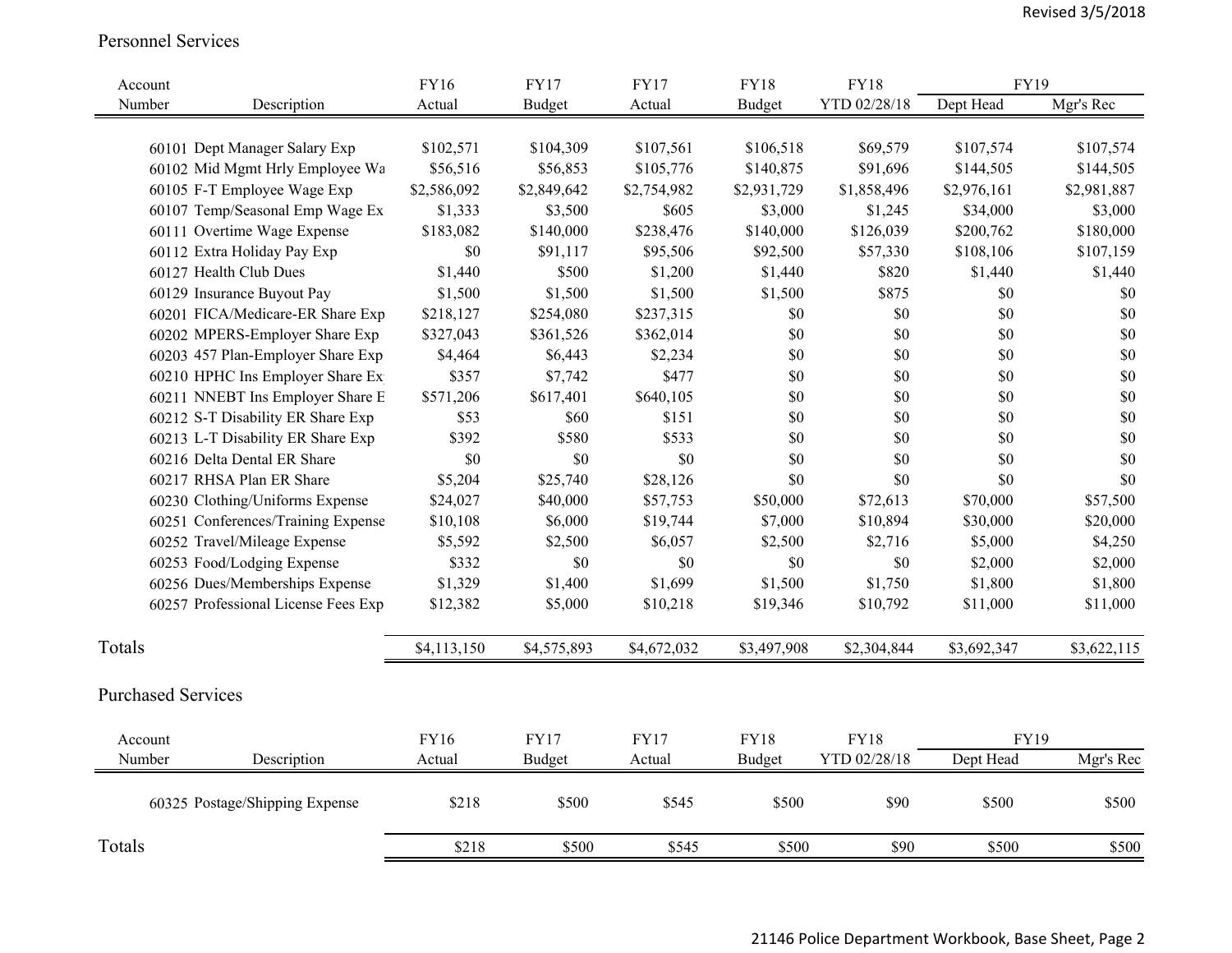#### Utilities & Fuel

| Account           |                                                  | <b>FY16</b>           | <b>FY17</b>                  | <b>FY17</b>           | <b>FY18</b>                  | <b>FY18</b>                 | <b>FY19</b>              |           |
|-------------------|--------------------------------------------------|-----------------------|------------------------------|-----------------------|------------------------------|-----------------------------|--------------------------|-----------|
| Number            | Description                                      | Actual                | <b>Budget</b>                | Actual                | <b>Budget</b>                | YTD 02/28/18                | Dept Head                | Mgr's Rec |
|                   |                                                  | \$31,893              | \$30,000                     | \$35,561              | \$32,000                     | \$22,331                    | \$34,000                 | \$34,000  |
|                   | 60400 Electricity Expense<br>60401 Water Expense | \$352                 | \$350                        | \$389                 | \$350                        | \$268                       | \$400                    | \$400     |
|                   | 60404 Sewer User Fee Expense                     | \$603                 | \$600                        | \$646                 | \$640                        | \$521                       | \$640                    | \$640     |
|                   | 60405 Heating Fuel Expense                       | \$6,445               | \$8,000                      | \$7,216               | \$8,000                      | \$5,166                     | \$7,000                  | \$7,000   |
|                   | 60411 Gasoline Expense                           | \$84,945              | \$48,000                     | \$52,232              | \$53,350                     | \$28,208                    | \$54,325                 | \$54,325  |
|                   |                                                  |                       |                              |                       |                              |                             |                          |           |
| Totals            |                                                  | \$124,238             | \$86,950                     | \$96,044              | \$94,340                     | \$56,494                    | \$96,365                 | \$96,365  |
|                   | <b>Other Operating Costs</b>                     |                       |                              |                       |                              |                             |                          |           |
| Account           |                                                  | FY16                  | <b>FY17</b>                  | <b>FY17</b>           | <b>FY18</b>                  | <b>FY18</b>                 | <b>FY19</b>              |           |
| Number            | Description                                      | Actual                | <b>Budget</b>                | Actual                | <b>Budget</b>                | YTD 02/28/18                | Dept Head                | Mgr's Rec |
|                   |                                                  |                       |                              |                       |                              |                             |                          |           |
|                   | 60450 Building Repair/Maint Exp                  | \$17,029              | \$30,000                     | \$39,755              | \$30,000                     | \$25,661                    | \$25,000                 | \$25,000  |
|                   | 60452 Operating Equip Repair Exp                 | \$13,479              | \$10,000                     | \$13,738              | \$10,000                     | \$8,202                     | \$10,000                 | \$10,000  |
|                   | 60453 Vehicle Repair/Tires/Oil Exp               | \$81,864              | \$70,000                     | \$55,581              | \$70,000                     | \$29,980                    | \$72,000                 | \$70,000  |
|                   | 60500 Admin/Office Supp/Eqt Non-C                | \$4,129               | \$5,000                      | \$5,376               | \$4,750                      | \$4,785                     | \$5,000                  | \$4,900   |
|                   | 60501 Operating Supp/Eqt Non-Cap                 | \$56,373              | \$40,000                     | \$63,586              | \$47,500                     | \$51,119                    | \$48,000                 | \$47,500  |
|                   | 60502 Printing & Copying Expense                 | \$10,070              | \$8,750                      | \$6,268               | \$8,750                      | \$9,994                     | \$9,000                  | \$9,000   |
|                   | 60509 Cleaning Supplies Expense                  | \$5,434               | \$4,750                      | \$5,155               | \$5,000                      | \$4,779                     | \$5,000                  | \$5,000   |
|                   | 60601 Building Construc/Repair Cap               | \$0                   | \$0                          | \$0                   | \$0                          | \$0                         | \$0                      | \$0       |
| Totals            |                                                  | \$188,378             | \$168,500                    | \$189,458             | \$176,000                    | \$134,519                   | \$174,000                | \$171,400 |
|                   | Capital Outlay                                   |                       |                              |                       |                              |                             |                          |           |
|                   |                                                  |                       |                              |                       |                              |                             |                          |           |
| Account<br>Number | Description                                      | <b>FY16</b><br>Actual | <b>FY17</b><br><b>Budget</b> | <b>FY17</b><br>Actual | <b>FY18</b><br><b>Budget</b> | <b>FY18</b><br>YTD 02/28/18 | <b>FY19</b><br>Dept Head | Mgr's Rec |
|                   |                                                  |                       |                              |                       |                              |                             |                          |           |
|                   | 60601 Building Construc/Repair Cap               | $\$0$                 | \$0                          | \$0                   | \$0                          | \$0                         | \$0                      | \$0       |
|                   | 60603 Vehicles Purchase Capital                  | \$33,698              | \$51,000                     | \$30,804              | \$50,000                     | \$50,260                    | \$75,000                 | \$50,000  |
|                   |                                                  |                       |                              |                       |                              |                             |                          |           |
| Totals            |                                                  | \$33,698              | \$51,000                     | \$30,804              | \$50,000                     | \$50,260                    | \$75,000                 | \$50,000  |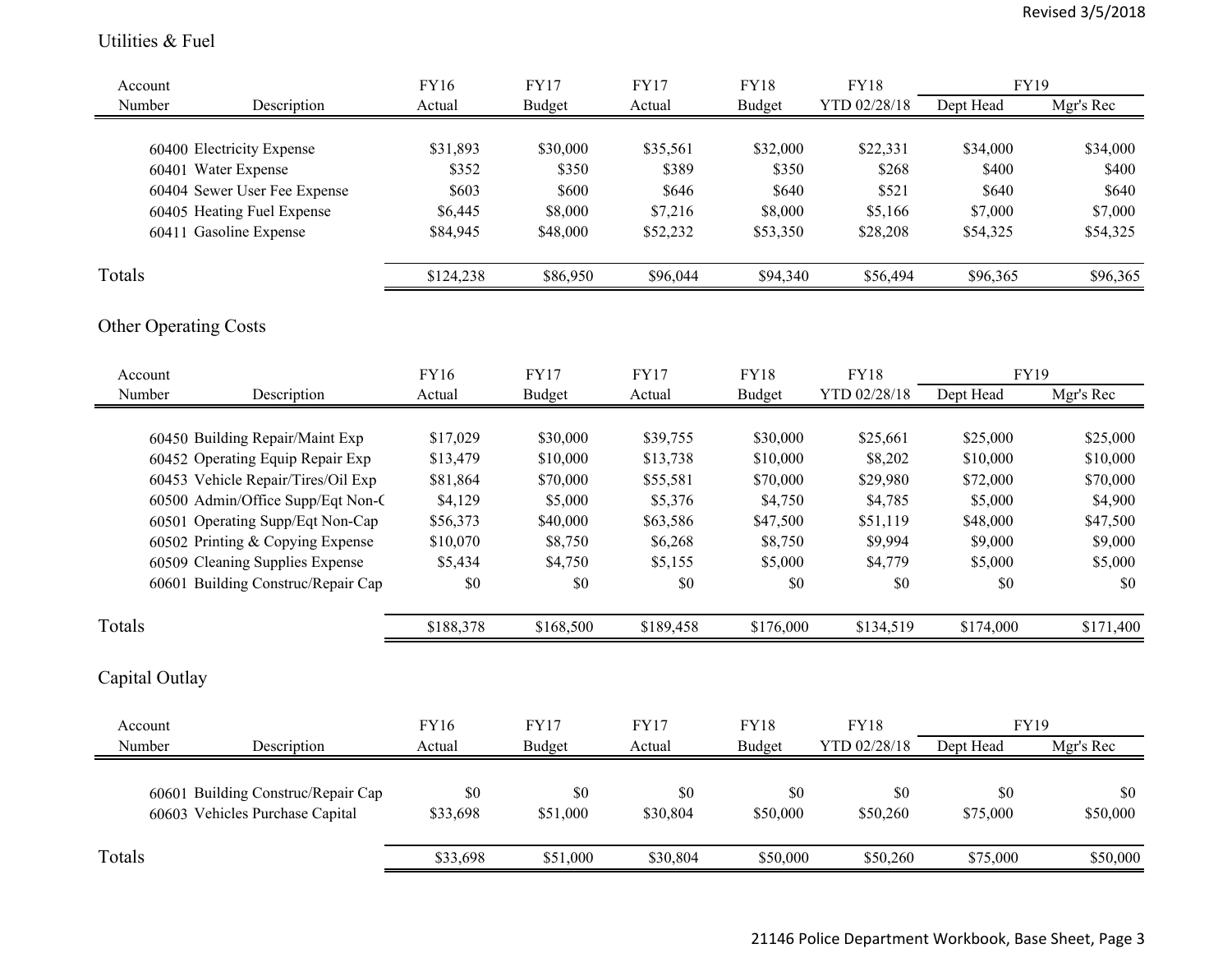#### DEPARTMENT PERSONAL SERVICES BUDGET WORKSHEETFiscal Year 2019 BUDGET

DEPARTMENT:

21146 Police Dept.

|                            |       |            | YEAREND           |                  |                     |                |                     |
|----------------------------|-------|------------|-------------------|------------------|---------------------|----------------|---------------------|
|                            |       |            | <b>ANNUALIZED</b> |                  | <b>CITY MANAGER</b> | <b>COUNCIL</b> |                     |
| <b>CLASSIFICATION</b>      | EMP#  | <b>FTE</b> | <b>TOTAL</b>      | <b>REQUESTED</b> | RECOMMEND.          | APPROP.        | <b>LAST NAME</b>    |
| POLICE CHIEF               | 2600  | 1.00       | 107, 161.60       | 107,573.76       | 107,573.76          |                | <b>BEAUPRE</b>      |
| POLICE PLANER              | 10186 | 1.00       | 46,044.27         | 46,221.36        | 46,221.36           |                | <b>EMERSON</b>      |
| OPIATE OUTREACH LIAISON    | 10787 | 1.00       | 40,000.00         | 40,153.85        | 40,153.85           |                | <b>LAMBERT-IRIS</b> |
| <b>EXECUTIVE ASSISTANT</b> | 12175 | 1.00       | 57,907.20         | 58,129.92        | 58,129.92           |                | <b>CLOUTIER</b>     |
| <b>LIEUTENANT</b>          | 600   | 1.00       | 82,191.64         | 82,507.76        | 82,507.76           |                | <b>ALLAIRE</b>      |
| <b>PATROLMAN</b>           | 1110  | 1.00       | 63,148.80         | 63,391.68        | 63,391.68           |                | <b>ANGIS</b>        |
| <b>PATROLMAN</b>           | 10602 | 1.00       | 60,652.80         | 60,886.08        | 60,886.08           |                | <b>BAILEY</b>       |
| <b>SECRETARY CLASS 2</b>   | 5590  | 1.00       | 50,960.00         | 51,156.00        | 51,156.00           |                | <b>BOCK</b>         |
| <b>SERGEANT</b>            | 8800  | 1.00       | 80,038.40         | 80,346.24        | 80,346.24           |                | <b>BUHELT</b>       |
| <b>PATROLMAN</b>           | 10492 | 1.00       | 57,459.17         | 57,680.16        | 57,680.16           |                | <b>CUTLER</b>       |
| <b>PATROLMAN</b>           | 19850 | 1.00       | 63,148.80         | 63,391.68        | 63,391.68           |                | <b>DONAGHUE</b>     |
| <b>LIEUTENANT</b>          | 20410 | 1.00       | 84,396.44         | 84,721.04        | 84,721.04           |                | <b>DOYON</b>        |
| <b>PATROLMAN</b>           | 10778 | 1.00       | 53,307.80         | 53,512.83        | 53,512.83           |                | <b>DUBE</b>         |
| <b>PATROLMAN</b>           | 10168 | 1.00       | 59,641.71         | 59,871.10        | 59,871.10           |                | <b>DUSSAULT</b>     |
| <b>SERGEANT</b>            | 10523 | 1.00       | 70,428.80         | 70,699.68        | 70,699.68           |                | <b>EVANS</b>        |
| <b>PATROLMAN</b>           | 10006 | 1.00       | 60,652.80         | 60,886.08        | 60,886.08           |                | <b>FLINT</b>        |
| <b>SERGEANT</b>            | 10336 | 1.00       | 72,488.00         | 72,766.80        | 72,766.80           |                | <b>GILMAN</b>       |
| <b>PATROLMAN</b>           | 10725 | 1.00       | 54,111.36         | 54,319.48        | 54,319.48           |                | <b>GILMAN</b>       |
| <b>SERGEANT</b>            | 30530 | 1.00       | 76,960.00         | 77,256.00        | 77,256.00           |                | <b>GORTON</b>       |
| <b>SERGEANT</b>            | 30970 | 1.00       | 76,869.31         | 77,164.96        | 77,164.96           |                | <b>GREENE</b>       |
| <b>PATROLMAN</b>           | 10657 | 1.00       | 59,051.30         | 59,278.42        | 59,278.42           |                | <b>GUZELIAN</b>     |
| <b>PATROLMAN</b>           | 38710 | 1.00       | 62,472.38         | 62,712.66        | 62,712.66           |                | <b>LABRECQUE</b>    |
| <b>PATROLMAN</b>           | 10307 | 1.00       | 55,745.25         | 55,959.65        | 55,959.65           |                | <b>LABRECQUE</b>    |
| PATROLMAN/MDEA OT ONLY     | 40270 | 1.00       | 63,148.80         | 63,391.68        | 63,391.68           |                | <b>LAPIERRE</b>     |
| <b>PATROLMAN</b>           | 10763 | 1.00       | 52,000.26         | 52,200.26        | 52,200.26           |                | <b>LAVERTUE</b>     |
| SERGEANT/MDEA AGENT (N/C)  | 10008 | 1.00       | 76,960.00         | 77,256.00        | 77,256.00           |                | <b>MADOR</b>        |
| PATROLMAN/MDEA             | 10218 | 1.00       | 63,731.20         | 63,976.32        | 63,976.32           |                | <b>MCDONALD</b>     |
| <b>PATROLMAN</b>           | 10036 | 1.00       | 66,393.10         | 66,648.46        | 66,648.46           |                | <b>MEDEIROS</b>     |
| <b>SERGEANT</b>            | 49250 | 1.00       | 72,488.00         | 72,766.80        | 72,766.80           |                | <b>MILLS</b>        |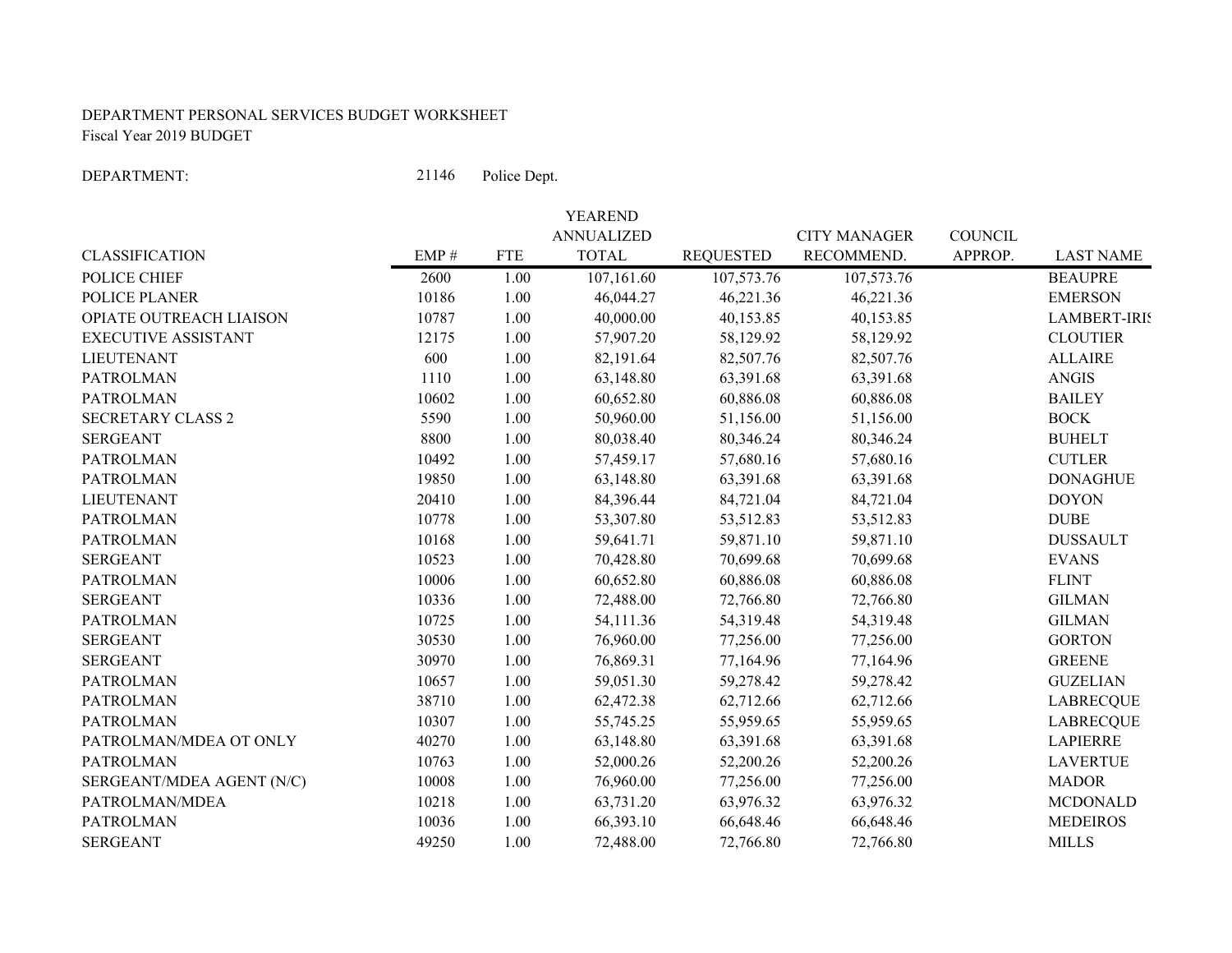#### DEPARTMENT PERSONAL SERVICES BUDGET WORKSHEET Fiscal Year 2019 BUDGET

DEPARTMENT:

21146 Police Dept.

|                            |       |                | <b>YEAREND</b>    |                  |                     |                |                   |
|----------------------------|-------|----------------|-------------------|------------------|---------------------|----------------|-------------------|
|                            |       |                | <b>ANNUALIZED</b> |                  | <b>CITY MANAGER</b> | <b>COUNCIL</b> |                   |
| <b>CLASSIFICATION</b>      | EMP#  | <b>FTE</b>     | <b>TOTAL</b>      | <b>REQUESTED</b> | RECOMMEND.          | APPROP.        | <b>LAST NAME</b>  |
| SECRETARY/ACCOUNTING CLERK | 10086 | 1.00           | 49,545.60         | 49,736.16        | 49,736.16           |                | <b>MORTON</b>     |
| <b>PATROLMAN</b>           | 10856 | 1.00           | 50,856.00         | 51,051.60        | 51,051.60           |                | <b>OLIVER</b>     |
| <b>PATROLMAN</b>           | 10458 | 1.00           | 60,654.44         | 60,887.73        | 60,887.73           |                | <b>OUELLETTE</b>  |
| <b>CUSTODIAN</b>           | 52850 | 1.00           | 45,219.20         | 45,393.12        | 45,393.12           |                | <b>OUELLETTE</b>  |
| <b>PATROLMAN</b>           | 10664 | 1.00           | 55,799.37         | 56,013.98        | 56,013.98           |                | <b>PARKER</b>     |
| <b>PATROLMAN</b>           | 54800 | 1.00           | 63,148.80         | 63,391.68        | 63,391.68           |                | <b>PELLETIER</b>  |
| <b>PATROLMAN</b>           | 54970 | 1.00           | 63,148.80         | 63,391.68        | 63,391.68           |                | <b>PENNY</b>      |
| <b>PATROLMAN</b>           | 10633 | 1.00           | 57,054.40         | 57,273.84        | 57,273.84           |                | <b>PHILLIPS</b>   |
| <b>PATROLMAN</b>           | 12275 | 1.00           | 60,652.80         | 60,886.08        | 60,886.08           |                | <b>CIAMPI</b>     |
| <b>PATROLMAN</b>           | 10069 | 1.00           | 60,652.80         | 60,886.08        | 60,886.08           |                | <b>REALI</b>      |
| <b>PATROLMAN</b>           | 59900 | 1.00           | 66,352.00         | 66,607.20        | 66,607.20           |                | RICHARD-COL       |
| <b>PATROLMAN</b>           | 10248 | 1.00           | 60,653.26         | 60,886.54        | 60,886.54           |                | <b>RONDEAU</b>    |
| <b>PATROLMAN</b>           | 10136 | 1.00           | 60,652.80         | 60,886.08        | 60,886.08           |                | <b>ROUSSEAU</b>   |
| <b>PATROLMAN</b>           | 10116 | 1.00           | 60,652.80         | 60,886.08        | 60,886.08           |                | <b>SHORTILL</b>   |
| <b>PATROLMAN</b>           | 10332 | 1.00           | 60,652.80         | 60,886.08        | 60,886.08           |                | <b>SIMMONS</b>    |
| <b>PATROLMAN</b>           | 10724 | 1.00           | 54,095.60         | 54,303.66        | 54,303.66           |                | <b>SPATES</b>     |
| <b>PATROLMAN</b>           | 10638 | 1.00           | 55,785.60         | 56,000.16        | 56,000.16           |                | <b>TARDIF</b>     |
| <b>PATROLMAN</b>           | 10137 | 1.00           | 60,652.80         | 60,886.08        | 60,886.08           |                | <b>THOMPSON</b>   |
| PARKING ENFORCEMENT        | 68050 | 1.00           | 40,643.15         | 40,799.47        | 40,799.47           |                | <b>VIRE</b>       |
| <b>PATROLMAN</b>           | 10113 | 1.00           | 60,652.80         | 60,886.08        | 60,886.08           |                | <b>WOLTERBEEK</b> |
| <b>PATROLMAN</b>           | 10836 | 1.00           | 55,339.34         | 55,552.18        | 55,552.18           |                | <b>CHARLAND</b>   |
| <b>PATROLMAN</b>           | 10854 | 1.00           | 51,745.98         | 51,945.00        | 51,945.00           |                | CORDOGLIO         |
| <b>PATROLMAN</b>           | 10850 | 1.00           | 51,873.12         | 52,072.63        | 52,072.63           |                | <b>HUBBARD</b>    |
| PART-TIME EMPLOYEES        | 16    | $\blacksquare$ | 3,486.59          | 3,500.00         | 3,500.00            |                | $\boldsymbol{0}$  |
| <b>PATROLMAN</b>           | 10333 |                | 25,532.00         | 25,630.20        | 25,630.20           |                | <b>DEXTER</b>     |
| TOTAL BUDGETED POSITIONS   |       | 52.00          | 3,225,062.04      | 3,237,466.12     | 3,237,466.12        |                |                   |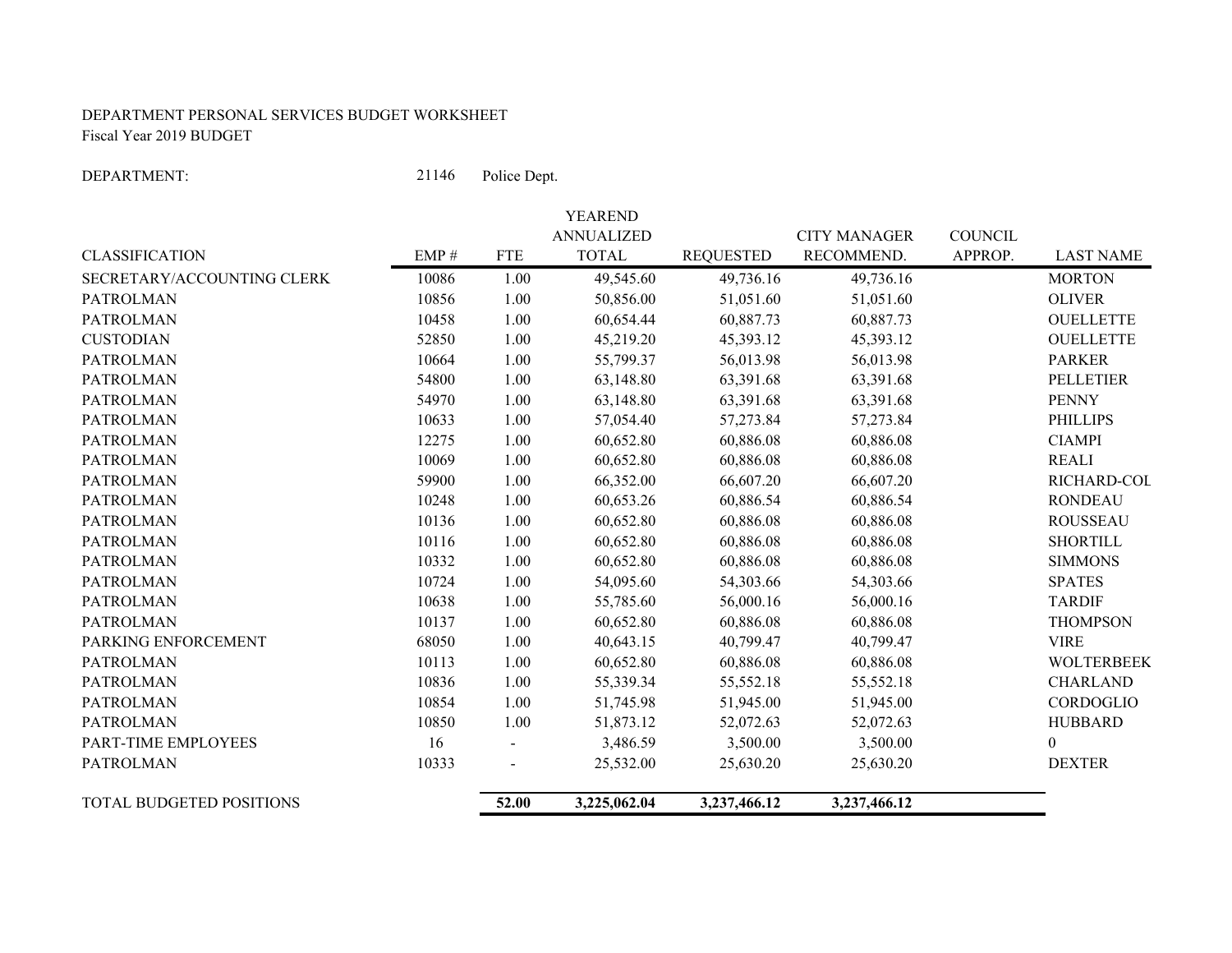

March 5, 2018 **Department:** Police Dept.

Account Title: Dept Manager Salary Exp

Department Number: 21146 21146 Account Number: 60101

| FY2016       | FY 2017       | FY 2017      | FY 2018       | FY 2018       |
|--------------|---------------|--------------|---------------|---------------|
| Actual       | <b>Budget</b> | Actual       | <b>Budget</b> | Est. Expended |
|              |               |              |               |               |
| \$102,570.73 | \$104,309.00  | \$107,560.76 | \$106,518.00  | \$107,573.00  |

| FY-2019       | Department   | City Mgr       | Council | Increase   |
|---------------|--------------|----------------|---------|------------|
|               | Reauest      | Recommendation | Action  | (Decrease) |
| <b>Budget</b> | \$107,573.76 | \$107,573.76   |         | \$1,055.76 |

**Support for Budget Request:** Provide justification for the budget request using as much detail as possible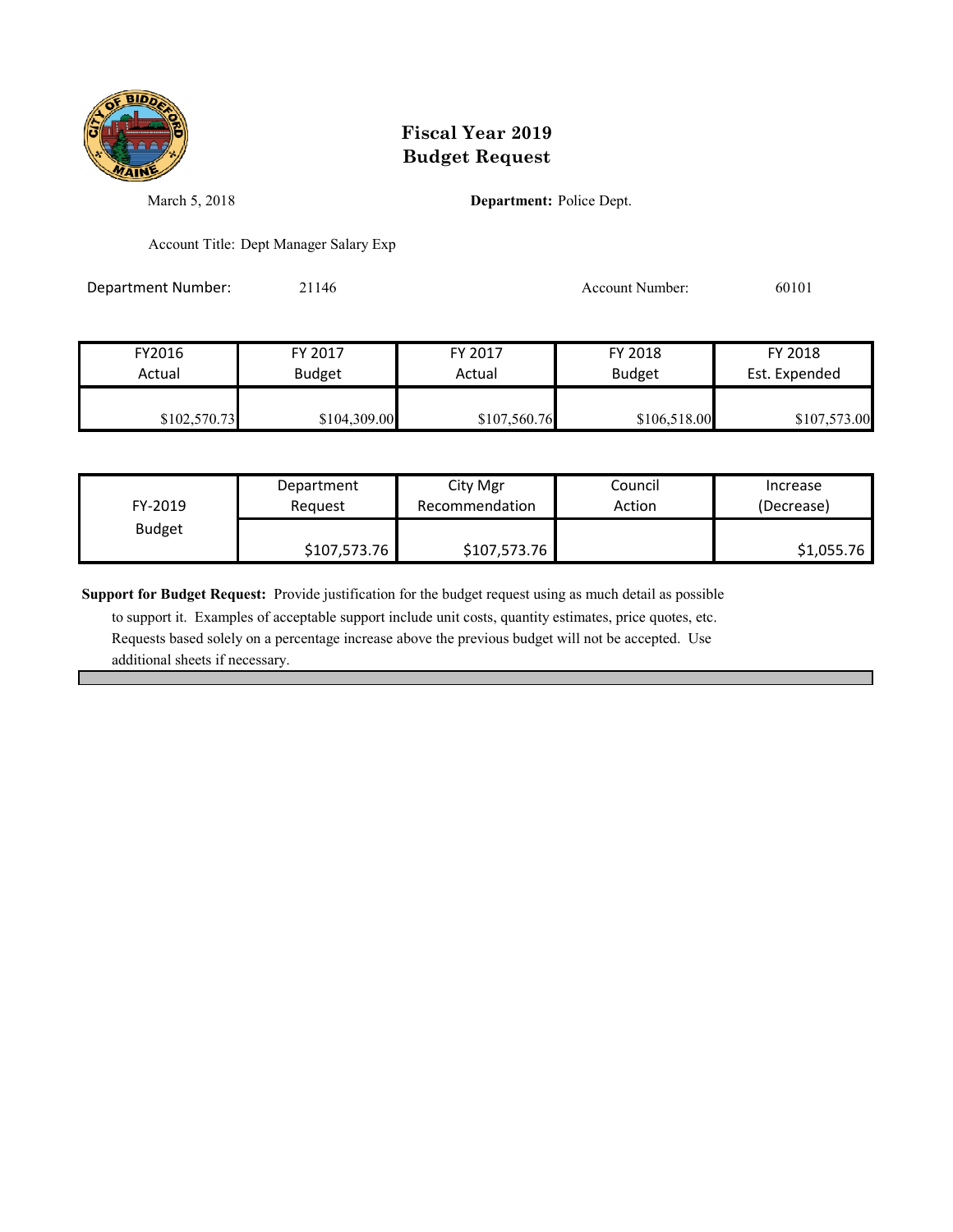

March 5, 2018 **Department:** Police Dept.

Account Title: Mid Mgmt Hrly Employee Wage Ex

Department Number: 21146 Account Number: 60102

| FY2016      | FY 2017       | FY 2017      | FY 2018       | FY 2018       |
|-------------|---------------|--------------|---------------|---------------|
| Actual      | <b>Budget</b> | Actual       | <b>Budget</b> | Est. Expended |
| \$56,515.62 | \$56,853.00   | \$105,775.98 | \$140,875.00  | \$140,875.00  |

| FY-2019       | Department   | City Mgr       | Council | Increase   |
|---------------|--------------|----------------|---------|------------|
|               | Reauest      | Recommendation | Action  | (Decrease) |
| <b>Budget</b> | \$144,505.13 | \$144,505.13   |         | \$3,630.13 |

**Support for Budget Request:** Provide justification for the budget request using as much detail as possible

 to support it. Examples of acceptable support include unit costs, quantity estimates, price quotes, etc. Requests based solely on a percentage increase above the previous budget will not be accepted. Use additional sheets if necessary.

Covered Personnel :

EMERSON JAMES POLICE PLANER LAMBERT-IRISH MAEGAN OPIATE OUTREACH LIAISON CLOUTIER STARR EXECUTIVE ASSISTANT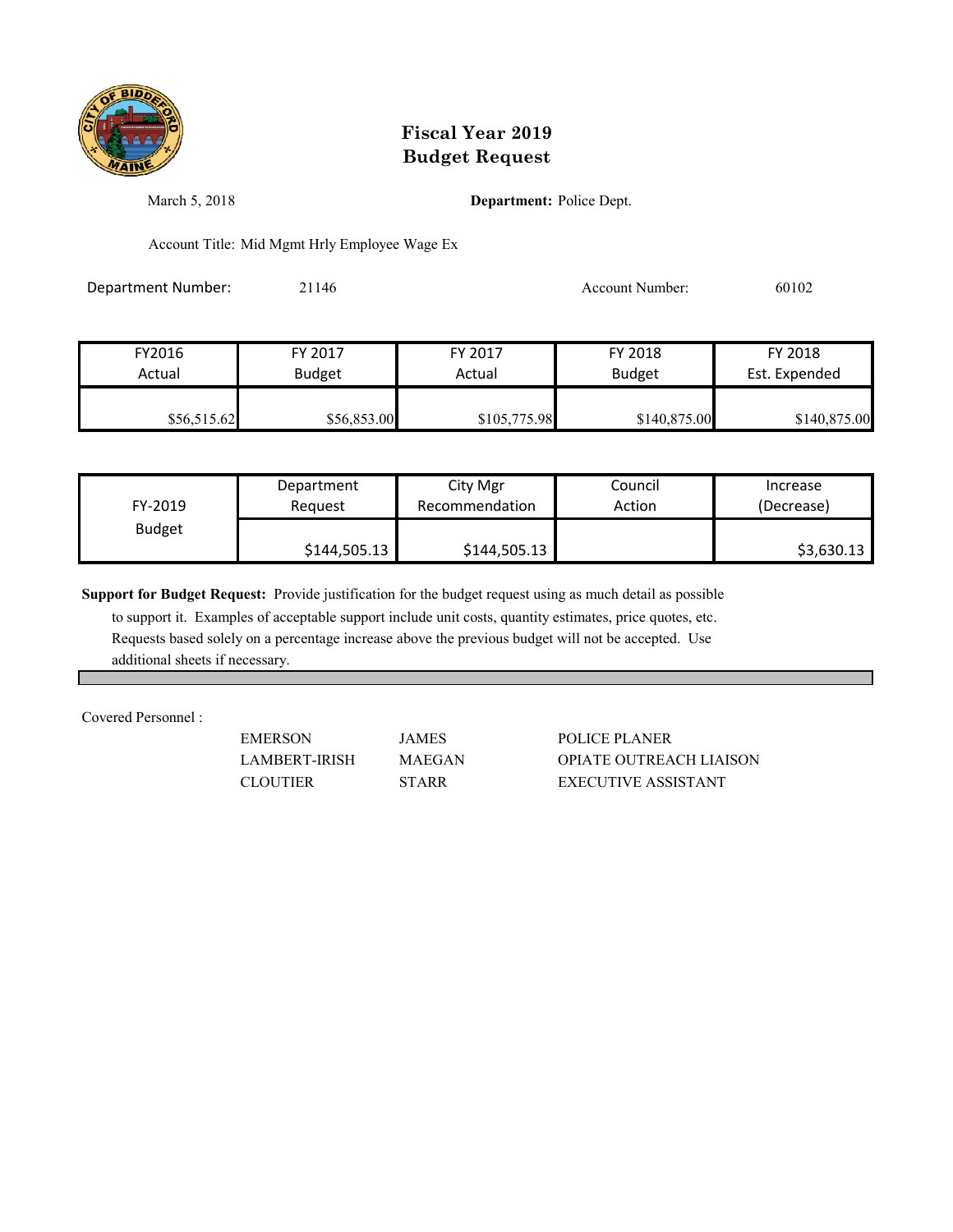

March 5, 2018 **Department:** Police Dept.

Account Title: F-T Employee Wage Exp

Department Number: 21146 21146 Account Number: 60105

| FY2016         | FY 2017        | FY 2017        | FY 2018        | FY 2018        |
|----------------|----------------|----------------|----------------|----------------|
| Actual         | <b>Budget</b>  | Actual         | <b>Budget</b>  | Est. Expended  |
|                |                |                |                |                |
| \$2,586,091.93 | \$2,849,642.00 | \$2,754,981.86 | \$2,931,729.00 | \$2,931,729.00 |

| FY-2019 | Department     | City Mgr       | Council | Increase    |
|---------|----------------|----------------|---------|-------------|
|         | Reauest        | Recommendation | Action  | (Decrease)  |
| Budget  | \$2,976,160.99 | \$2,981,887.23 |         | \$50,158.23 |

**Support for Budget Request:** Provide justification for the budget request using as much detail as possible

 to support it. Examples of acceptable support include unit costs, quantity estimates, price quotes, etc. Requests based solely on a percentage increase above the previous budget will not be accepted. Use additional sheets if necessary.

Saco Biddedord Opiate additional staff, off set by additional revenue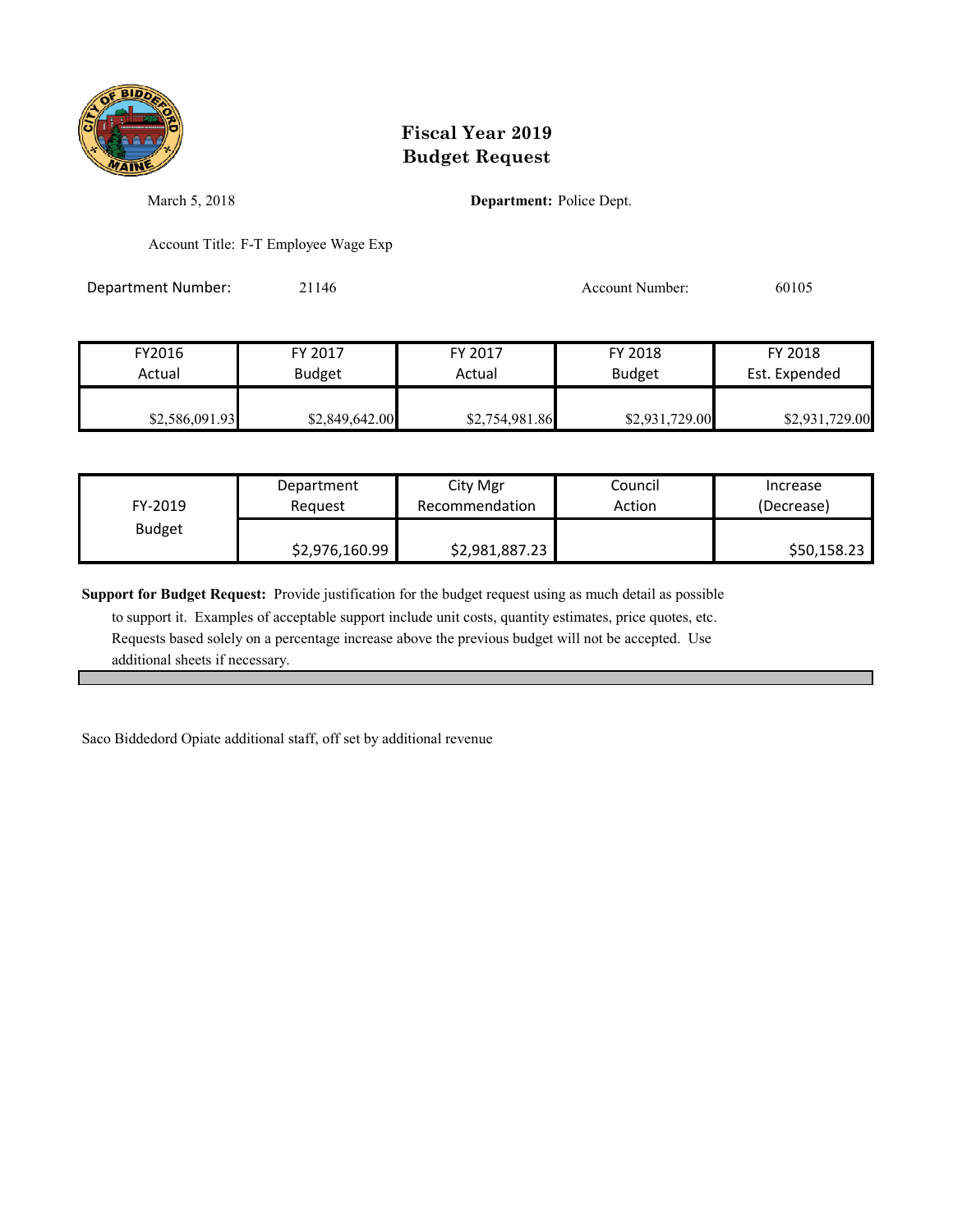

March 5, 2018 **Department:** Police Dept.

Account Title: Temp/Seasonal Emp Wage Exp

Department Number: 21146 20107 2014 Account Number: 60107

| FY2016     | FY 2017       | FY 2017  | FY 2018       | FY 2018       |
|------------|---------------|----------|---------------|---------------|
| Actual     | <b>Budget</b> | Actual   | <b>Budget</b> | Est. Expended |
|            |               |          |               |               |
| \$1,332.50 | \$3,500.00    | \$604.50 | \$3,000.00    | \$2,000.00    |

| FY-2019       | Department  | City Mgr       | Council | Increase   |
|---------------|-------------|----------------|---------|------------|
|               | Reauest     | Recommendation | Action  | (Decrease) |
| <b>Budget</b> | \$34,000.00 | \$3,000.00     |         | \$0.00     |

**Support for Budget Request:** Provide justification for the budget request using as much detail as possible

 to support it. Examples of acceptable support include unit costs, quantity estimates, price quotes, etc. Requests based solely on a percentage increase above the previous budget will not be accepted. Use additional sheets if necessary.

Add \$34,000 to this expense line to cover the addition of two (2) Community Service Officers Includes Fire Police personnel

*fund CSO by reserve; compare at eoy vs actual wages/ot paid to replenish reserve*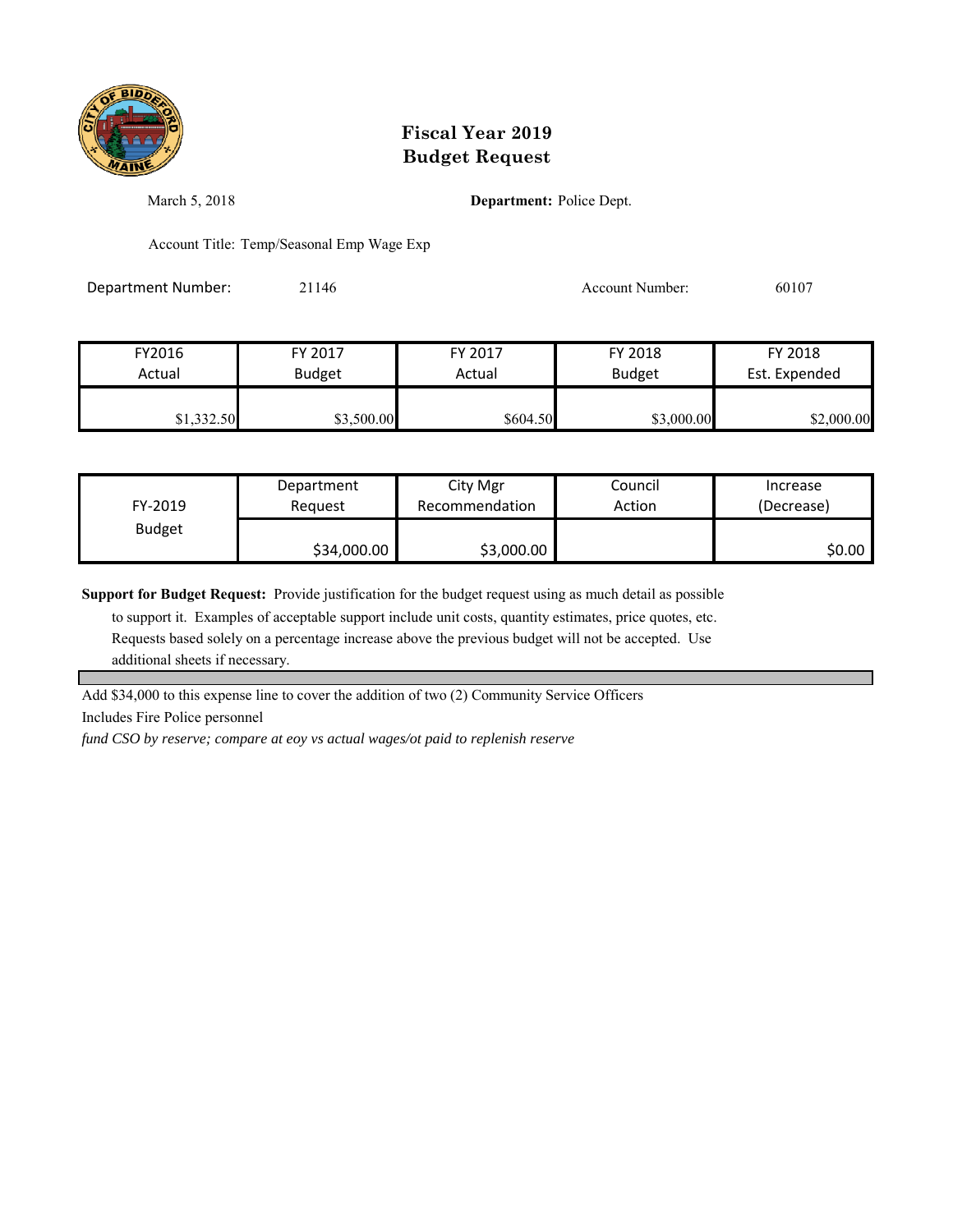

March 5, 2018 **Department:** Police Dept.

Account Title: Overtime Wage Expense

Department Number: 21146 21146 Account Number: 60111

| FY2016       | FY 2017       | FY 2017      | FY 2018       | FY 2018       |
|--------------|---------------|--------------|---------------|---------------|
| Actual       | <b>Budget</b> | Actual       | <b>Budget</b> | Est. Expended |
| \$183,081.59 | \$140,000.00  | \$238,476.21 | \$140,000.00  | \$140,000.00  |

| FY-2019       | Department   | City Mgr       | Council | Increase    |
|---------------|--------------|----------------|---------|-------------|
|               | Reauest      | Recommendation | Action  | (Decrease)  |
| <b>Budget</b> | \$200,761.61 | \$180,000.00   |         | \$40,000.00 |

**Support for Budget Request:** Provide justification for the budget request using as much detail as possible

 to support it. Examples of acceptable support include unit costs, quantity estimates, price quotes, etc. Requests based solely on a percentage increase above the previous budget will not be accepted. Use additional sheets if necessary.

Used the last 3 years actual, to create the FY19 year budget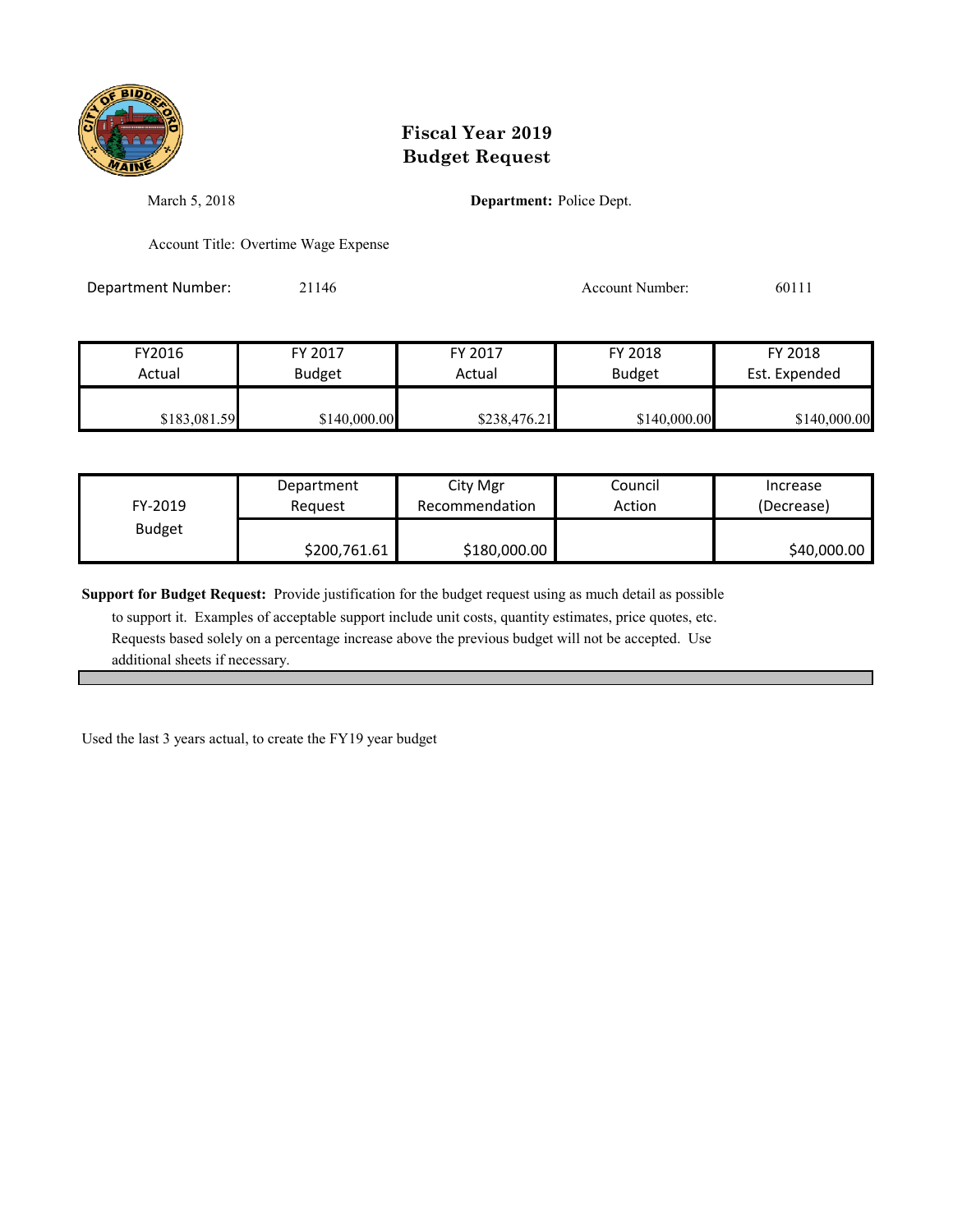

March 5, 2018 **Department:** Police Dept.

Account Title: Extra Holiday Pay Exp

Department Number: 21146 Account Number: 60112

FY2016 FY 2017 FY 2017 FY 2018 FY 2018 Actual Budget **Actual Budget** Actual Budget Est. Expended \$0.00 \$91,117.00 \$95,506.30 \$92,500.00 \$92,500.00

| FY-2019       | Department   | City Mgr       | Council | Increase    |
|---------------|--------------|----------------|---------|-------------|
|               | Reauest      | Recommendation | Action  | (Decrease)  |
| <b>Budget</b> | \$108,105.52 | \$107,158.52   |         | \$14,658.52 |

**Support for Budget Request:** Provide justification for the budget request using as much detail as possible

 to support it. Examples of acceptable support include unit costs, quantity estimates, price quotes, etc. Requests based solely on a percentage increase above the previous budget will not be accepted. Use additional sheets if necessary.

Payment of unused holiday pay 10 holidays as outlined in the collective bargaining contract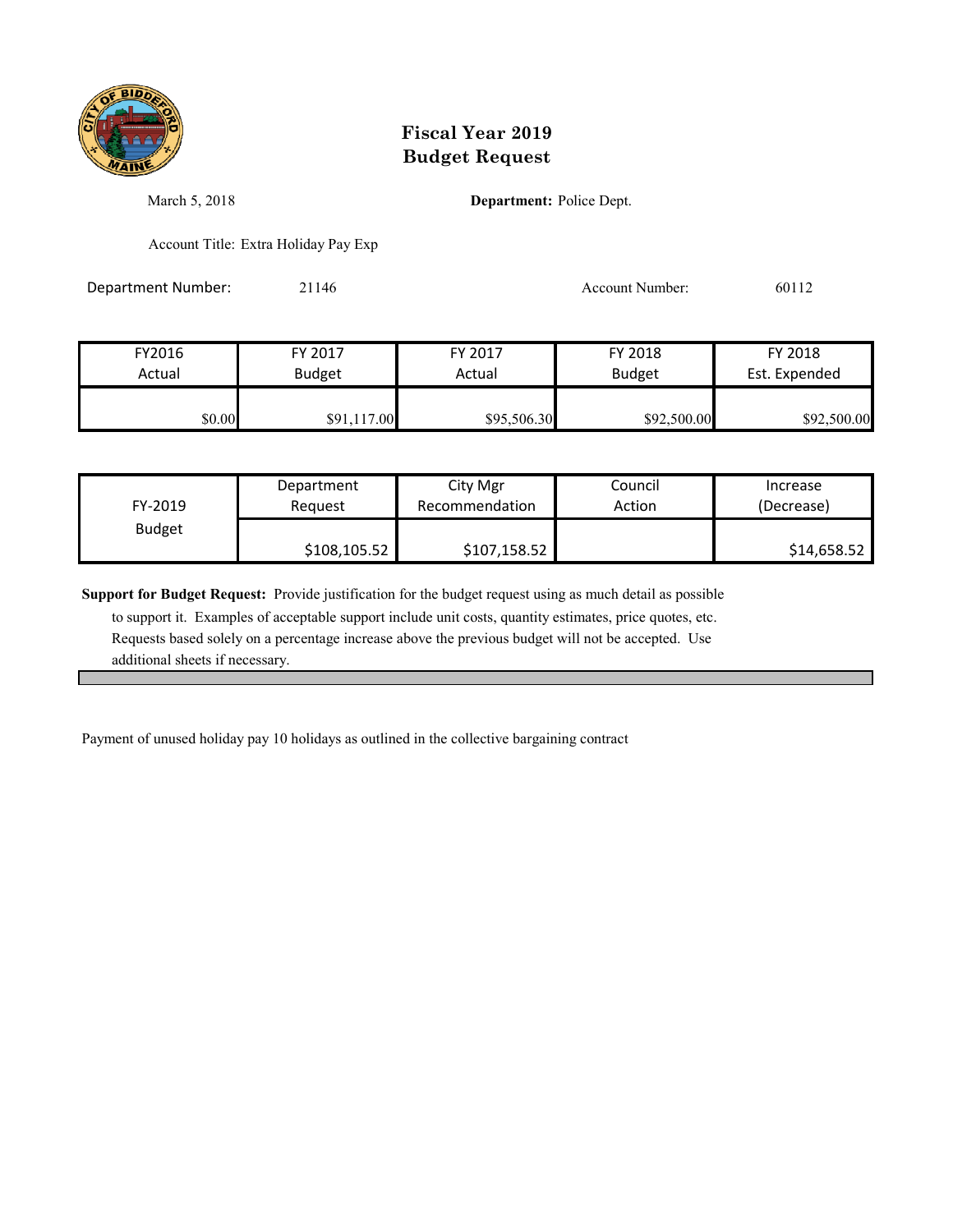

March 5, 2018 **Department:** Police Dept.

Account Title: Health Club Dues

Department Number: 21146 Account Number: 60127

FY2016 FY 2017 FY 2017 FY 2018 FY 2018 Actual Budget **Actual Budget** Actual Budget Est. Expended \$1,440.00 \$500.00 \$500.00 \$1,200.00 \$1,440.00 \$1,440.00

| FY-2019       | Department | City Mgr       | Council | Increase   |
|---------------|------------|----------------|---------|------------|
|               | Reauest    | Recommendation | Action  | (Decrease) |
| <b>Budget</b> | \$1,440.00 | \$1,440.00     |         | S0.00 l    |

**Support for Budget Request:** Provide justification for the budget request using as much detail as possible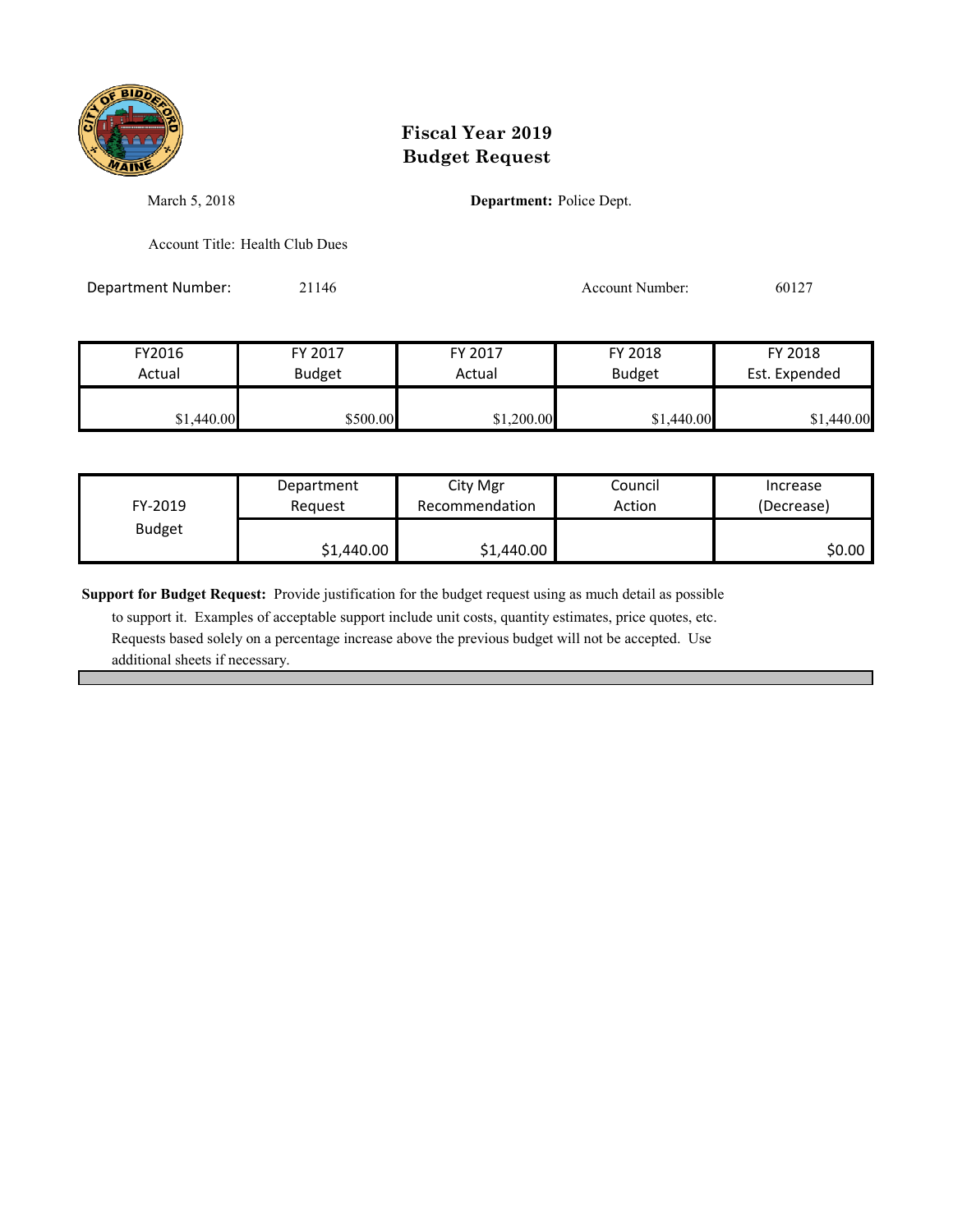

March 5, 2018 **Department:** Police Dept.

Account Title: Clothing/Uniforms Expense

Department Number: 21146 21146 Account Number: 60230

| FY2016      | FY 2017       | FY 2017     | FY 2018       | FY 2018       |
|-------------|---------------|-------------|---------------|---------------|
| Actual      | <b>Budget</b> | Actual      | <b>Budget</b> | Est. Expended |
| \$24,026.81 | \$40,000.00   | \$57,752.51 | \$50,000.00   | \$72,000.00   |

| FY-2019       | Department  | City Mgr       | Council | Increase   |
|---------------|-------------|----------------|---------|------------|
|               | Reauest     | Recommendation | Action  | (Decrease) |
| <b>Budget</b> | \$70,000.00 | \$57,500.00    |         | \$7,500.00 |

**Support for Budget Request:** Provide justification for the budget request using as much detail as possible

 to support it. Examples of acceptable support include unit costs, quantity estimates, price quotes, etc. Requests based solely on a percentage increase above the previous budget will not be accepted. Use additional sheets if necessary.

Bulletproof vests are expiring some of which are reimbursable through the DOJ and outfitting new officers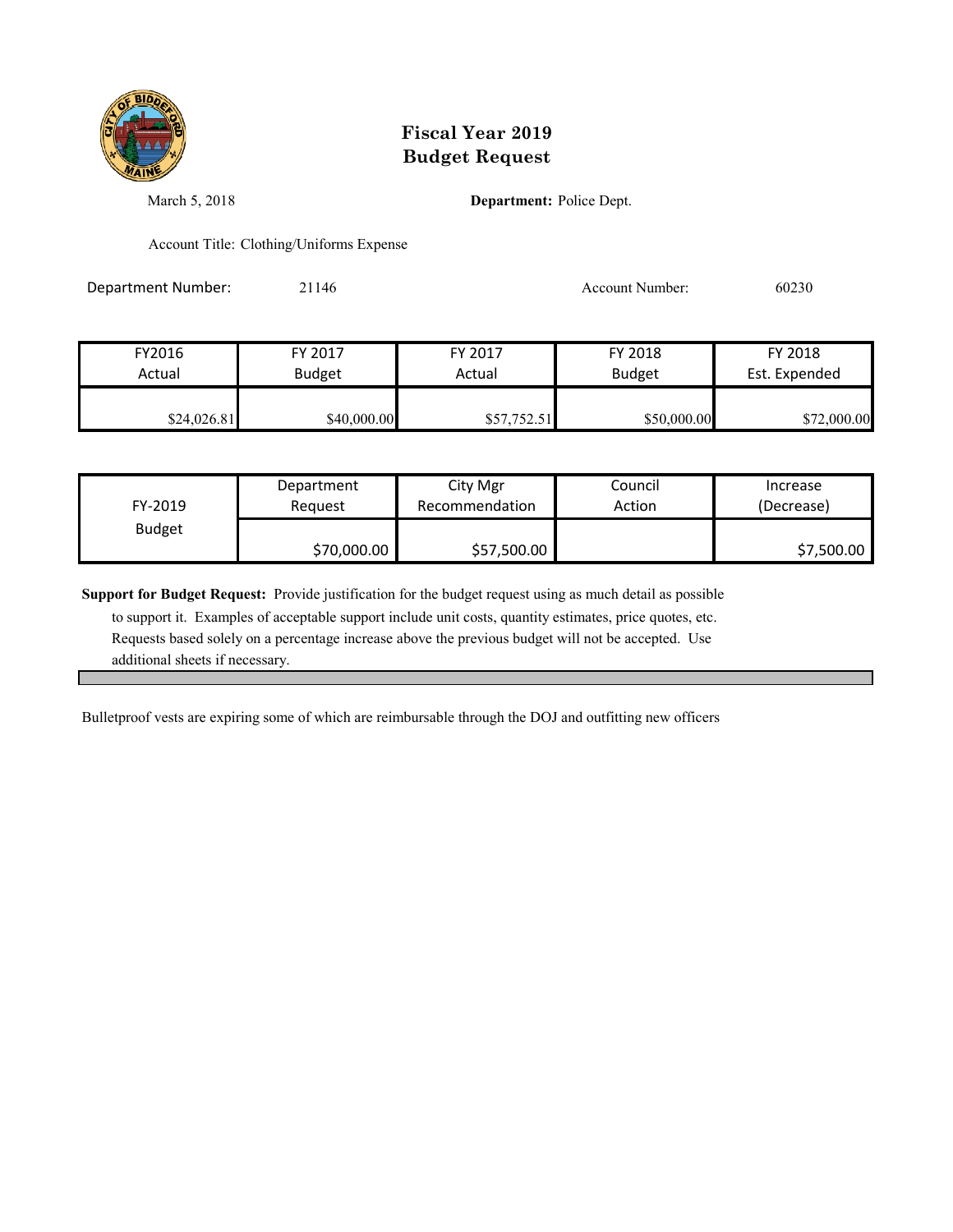

March 5, 2018 **Department:** Police Dept.

Account Title: Conferences/Training Expense

Department Number: 21146 20251

| FY2016      | FY 2017       | FY 2017     | FY 2018       | FY 2018       |
|-------------|---------------|-------------|---------------|---------------|
| Actual      | <b>Budget</b> | Actual      | <b>Budget</b> | Est. Expended |
|             |               |             |               |               |
| \$10,108.35 | \$6,000.00    | \$19,743.71 | \$7,000.00    | \$21,000.00   |

| FY-2019       | Department  | City Mgr       | Council | Increase    |
|---------------|-------------|----------------|---------|-------------|
|               | Reauest     | Recommendation | Action  | (Decrease)  |
| <b>Budget</b> | \$30,000.00 | \$20,000.00    |         | \$13,000.00 |

**Support for Budget Request:** Provide justification for the budget request using as much detail as possible

 to support it. Examples of acceptable support include unit costs, quantity estimates, price quotes, etc. Requests based solely on a percentage increase above the previous budget will not be accepted. Use additional sheets if necessary.

\$2,500 tuition for MCJA Basic School; JPMA training covering mandatory classes \$4,395.00; Recertification classes for DRE, Crash Reconstruction; and other specialty classes

Since in-service training is not readily available at MCJA, we plan on doing specialized training for officers and the tuition alone is \$500. The increase is due to national accredidation which ultimately is to the benefit of both the police department and the city.

*reduced to actual history with some increase*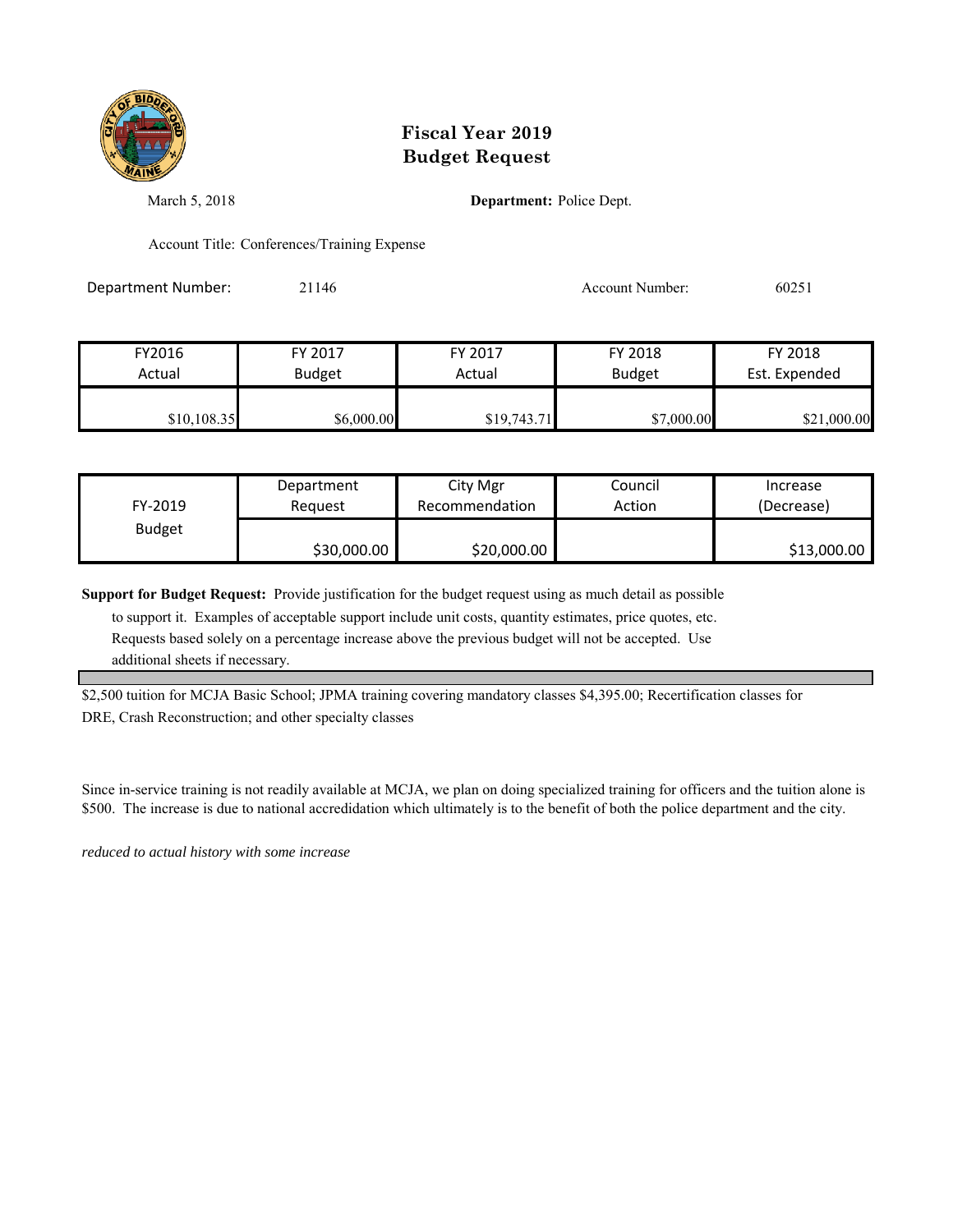

March 5, 2018 **Department:** Police Dept.

Account Title: Travel/Mileage Expense

Department Number: 21146 Account Number: 60252

FY2016 FY 2017 FY 2017 FY 2018 FY 2018 Actual Budget **Actual Budget** Actual Budget Est. Expended \$5,592.19 \$2,500.00 \$2,500.00 \$6,056.59 \$2,500.00 \$4,500.00

| FY-2019       | Department | City Mgr       | Council | Increase   |
|---------------|------------|----------------|---------|------------|
|               | Reauest    | Recommendation | Action  | (Decrease) |
| <b>Budget</b> | \$5,000.00 | \$4,250.00     |         | \$1,750.00 |

**Support for Budget Request:** Provide justification for the budget request using as much detail as possible

 to support it. Examples of acceptable support include unit costs, quantity estimates, price quotes, etc. Requests based solely on a percentage increase above the previous budget will not be accepted. Use additional sheets if necessary.

This item is dependent on how many attend the basic school. 216 miles per week times 18 weeks equals to 3,888 miles for the duration @ \$.053 per mile = \$2,060.64 per attendee.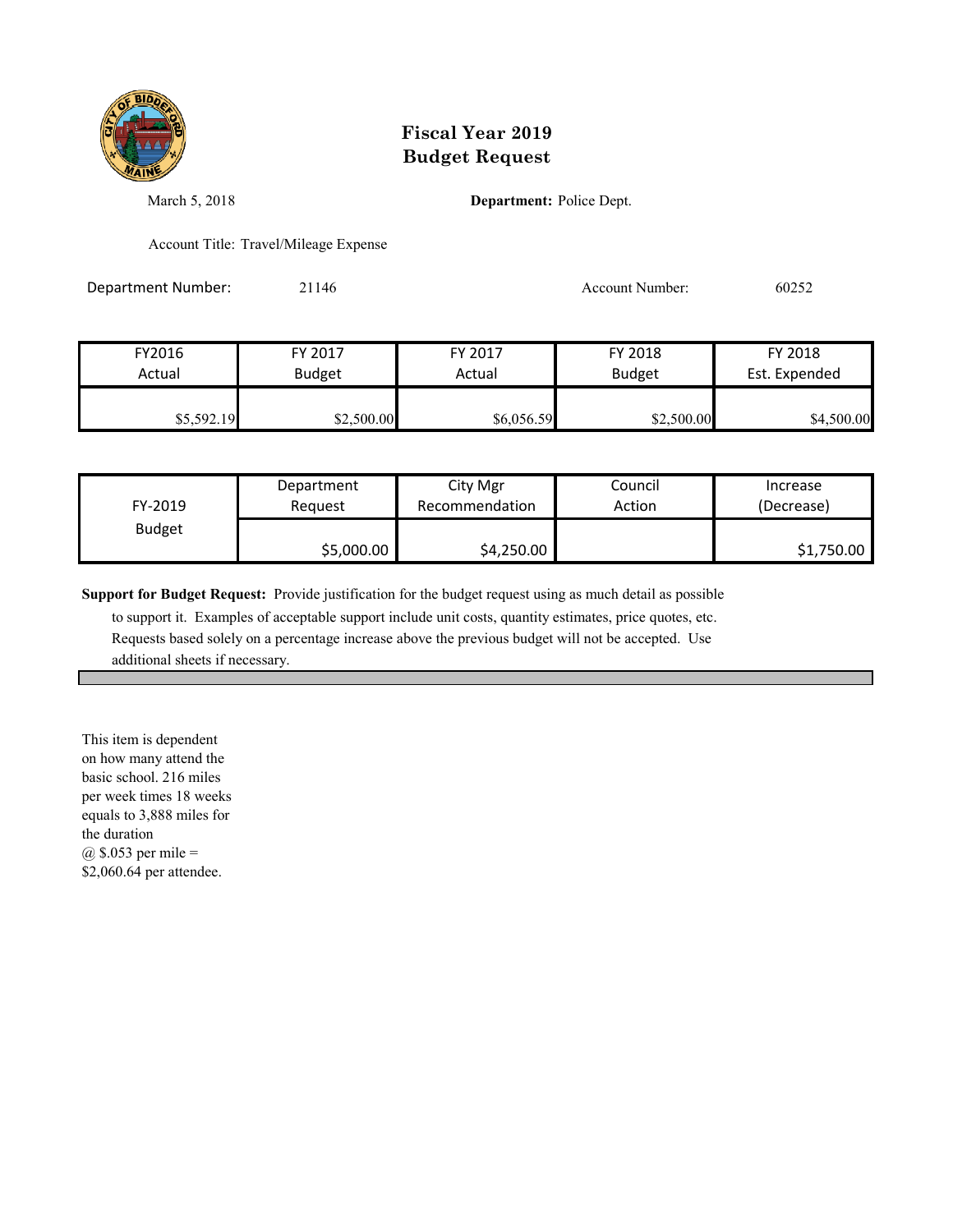

March 5, 2018 **Department:** Police Dept.

Account Title: Food/Lodging Expense

Department Number: 21146 21146 Account Number: 60253

| FY2016   | FY 2017       | FY 2017 | FY 2018       | FY 2018       |
|----------|---------------|---------|---------------|---------------|
| Actual   | <b>Budget</b> | Actual  | <b>Budget</b> | Est. Expended |
|          |               |         |               |               |
| \$332.00 | \$0.00        | \$0.00  | \$0.00        | \$0.00        |

| FY-2019       | Department | City Mgr       | Council | Increase   |
|---------------|------------|----------------|---------|------------|
|               | Reauest    | Recommendation | Action  | (Decrease) |
| <b>Budget</b> | \$2,000.00 | \$2,000.00     |         | \$2,000.00 |

**Support for Budget Request:** Provide justification for the budget request using as much detail as possible

 to support it. Examples of acceptable support include unit costs, quantity estimates, price quotes, etc. Requests based solely on a percentage increase above the previous budget will not be accepted. Use additional sheets if necessary.

Espenses related to attending CALEA conference in Michigan in July 2018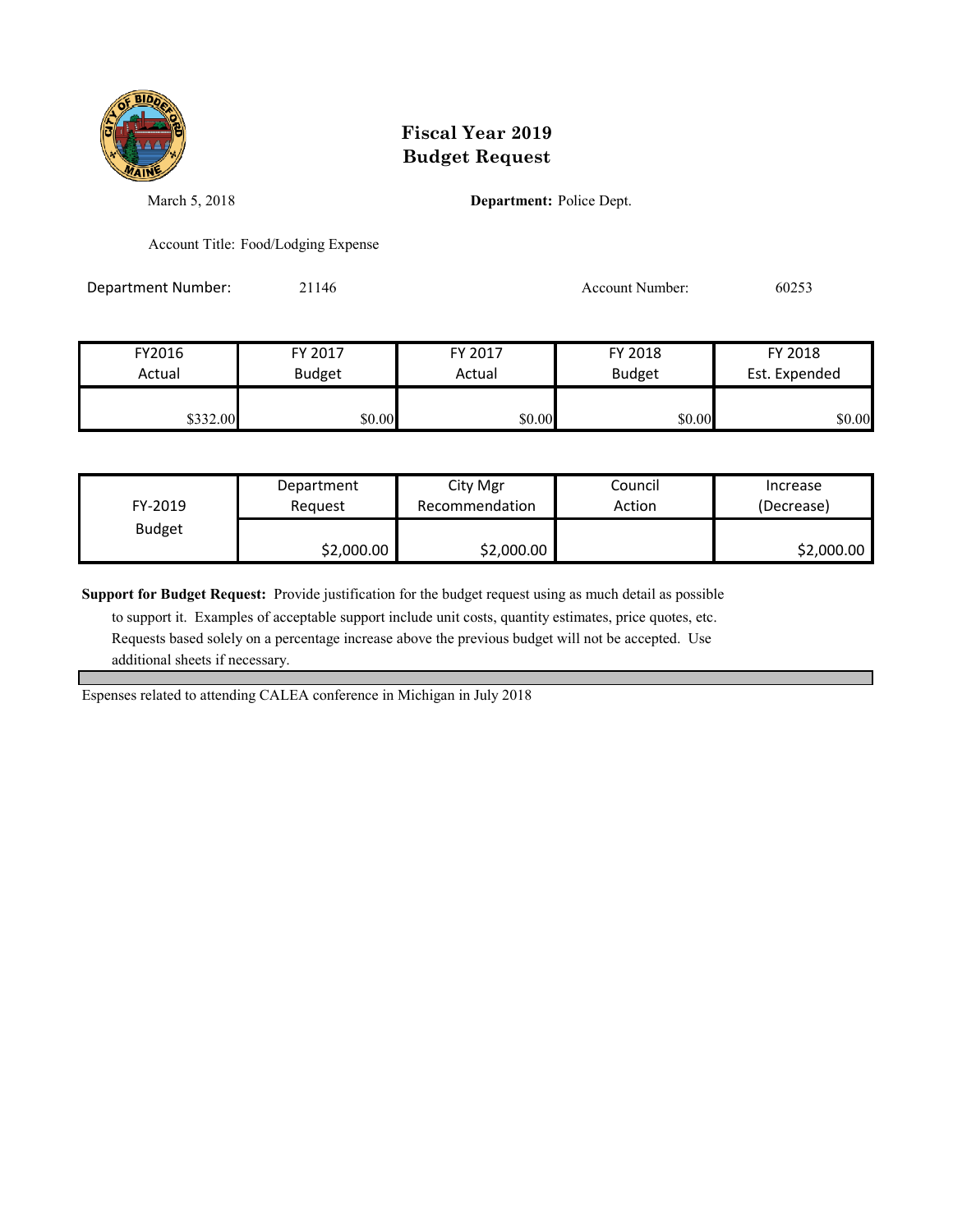

March 5, 2018 **Department:** Police Dept.

Account Title: Dues/Memberships Expense

Department Number: 21146 21146 Account Number: 60256

| FY2016     | FY 2017       | FY 2017    | FY 2018       | FY 2018       |
|------------|---------------|------------|---------------|---------------|
| Actual     | <b>Budget</b> | Actual     | <b>Budget</b> | Est. Expended |
| \$1,329.00 | \$1,400.00    | \$1,699.00 | \$1,500.00    | \$1,800.00    |

| FY-2019       | Department | City Mgr       | Council | Increase   |
|---------------|------------|----------------|---------|------------|
|               | Reauest    | Recommendation | Action  | (Decrease) |
| <b>Budget</b> | \$1,800.00 | \$1,800.00     |         | \$300.00   |

**Support for Budget Request:** Provide justification for the budget request using as much detail as possible

 to support it. Examples of acceptable support include unit costs, quantity estimates, price quotes, etc. Requests based solely on a percentage increase above the previous budget will not be accepted. Use additional sheets if necessary.

Maine Chiefs Associaton; New England Chiefs Association; IACP; NNEPAC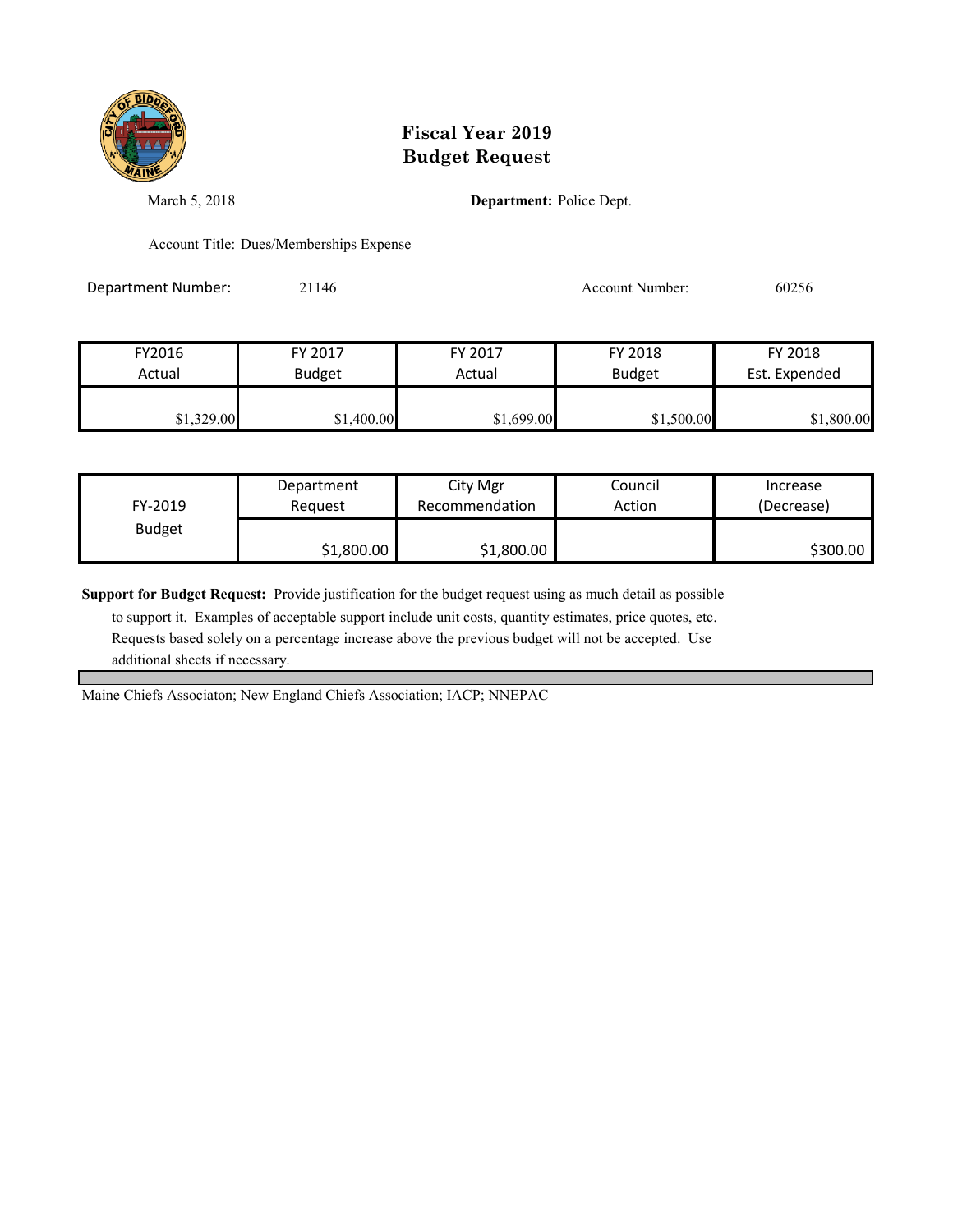

March 5, 2018 **Department:** Police Dept.

Account Title: Professional License Fees Exp

Department Number: 21146 Account Number: 60257

| FY2016      | FY 2017       | FY 2017     | FY 2018       | FY 2018       |
|-------------|---------------|-------------|---------------|---------------|
| Actual      | <b>Budget</b> | Actual      | <b>Budget</b> | Est. Expended |
|             |               |             |               |               |
| \$12,381.66 | \$5,000.00    | \$10,217.64 | \$19,346.00   | \$11,000.00   |

| FY-2019       | Department  | City Mgr       | Council | Increase      |
|---------------|-------------|----------------|---------|---------------|
|               | Reauest     | Recommendation | Action  | (Decrease)    |
| <b>Budget</b> | \$11,000.00 | \$11,000.00    |         | ( \$8,346.00) |

**Support for Budget Request:** Provide justification for the budget request using as much detail as possible

 to support it. Examples of acceptable support include unit costs, quantity estimates, price quotes, etc. Requests based solely on a percentage increase above the previous budget will not be accepted. Use additional sheets if necessary.

Fees Associated with CALEA process.This will phase down because there is no site assessment this Fiscal Year.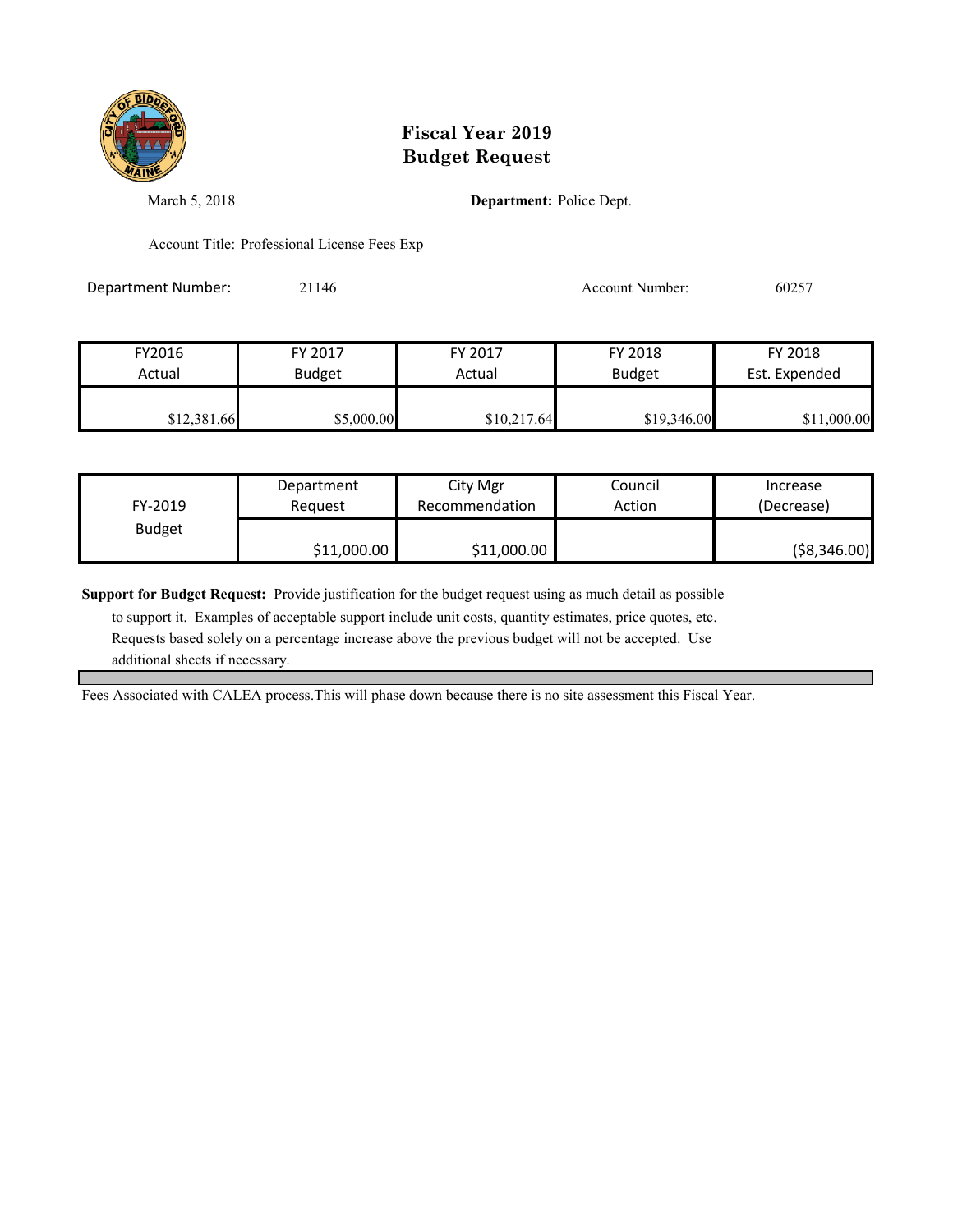

March 5, 2018 **Department:** Police Dept.

Account Title: Postage/Shipping Expense

Department Number: 21146 21146 Account Number: 60325

FY2016 FY 2017 FY 2017 FY 2018 FY 2018 Actual Budget **Actual Budget** Actual Budget Est. Expended \$218.19 \$500.00 \$500.00 \$545.37 \$500.00 \$200.00

| FY-2019       | Department | City Mgr       | Council | Increase   |
|---------------|------------|----------------|---------|------------|
|               | Reauest    | Recommendation | Action  | (Decrease) |
| <b>Budget</b> | \$500.00   | \$500.00       |         | \$0.00∣    |

**Support for Budget Request:** Provide justification for the budget request using as much detail as possible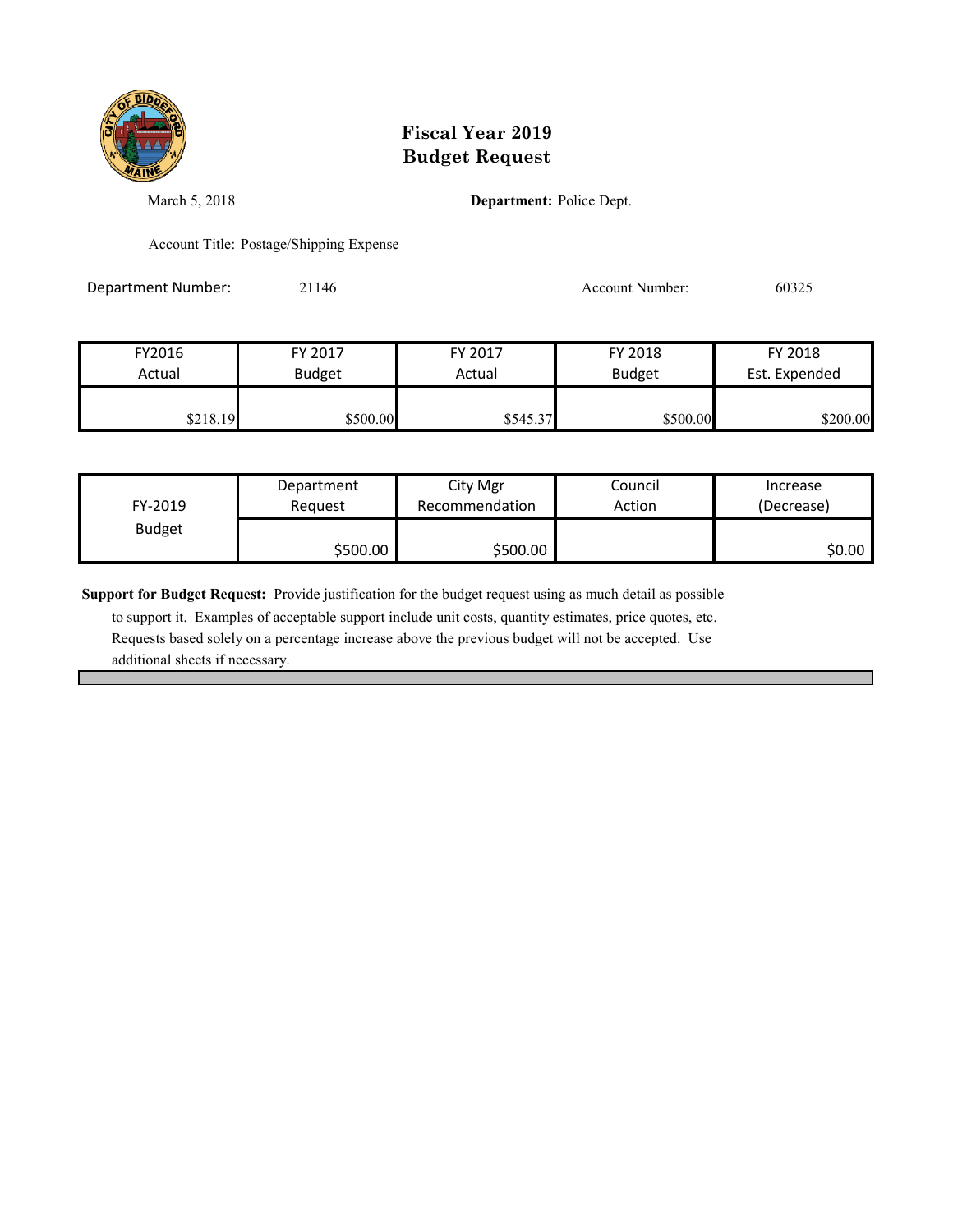

March 5, 2018 **Department:** Police Dept.

Account Title: Electricity Expense

Department Number: 21146 21146 Account Number: 60400

| FY2016      | FY 2017       | FY 2017     | FY 2018       | FY 2018       |
|-------------|---------------|-------------|---------------|---------------|
| Actual      | <b>Budget</b> | Actual      | <b>Budget</b> | Est. Expended |
| \$31,893.30 | \$30,000.00   | \$35,560.78 | \$32,000.00   | \$33,000.00   |

| FY-2019       | Department  | City Mgr       | Council | Increase   |
|---------------|-------------|----------------|---------|------------|
|               | Reauest     | Recommendation | Action  | (Decrease) |
| <b>Budget</b> | \$34,000.00 | \$34,000.00    |         | \$2,000.00 |

**Support for Budget Request:** Provide justification for the budget request using as much detail as possible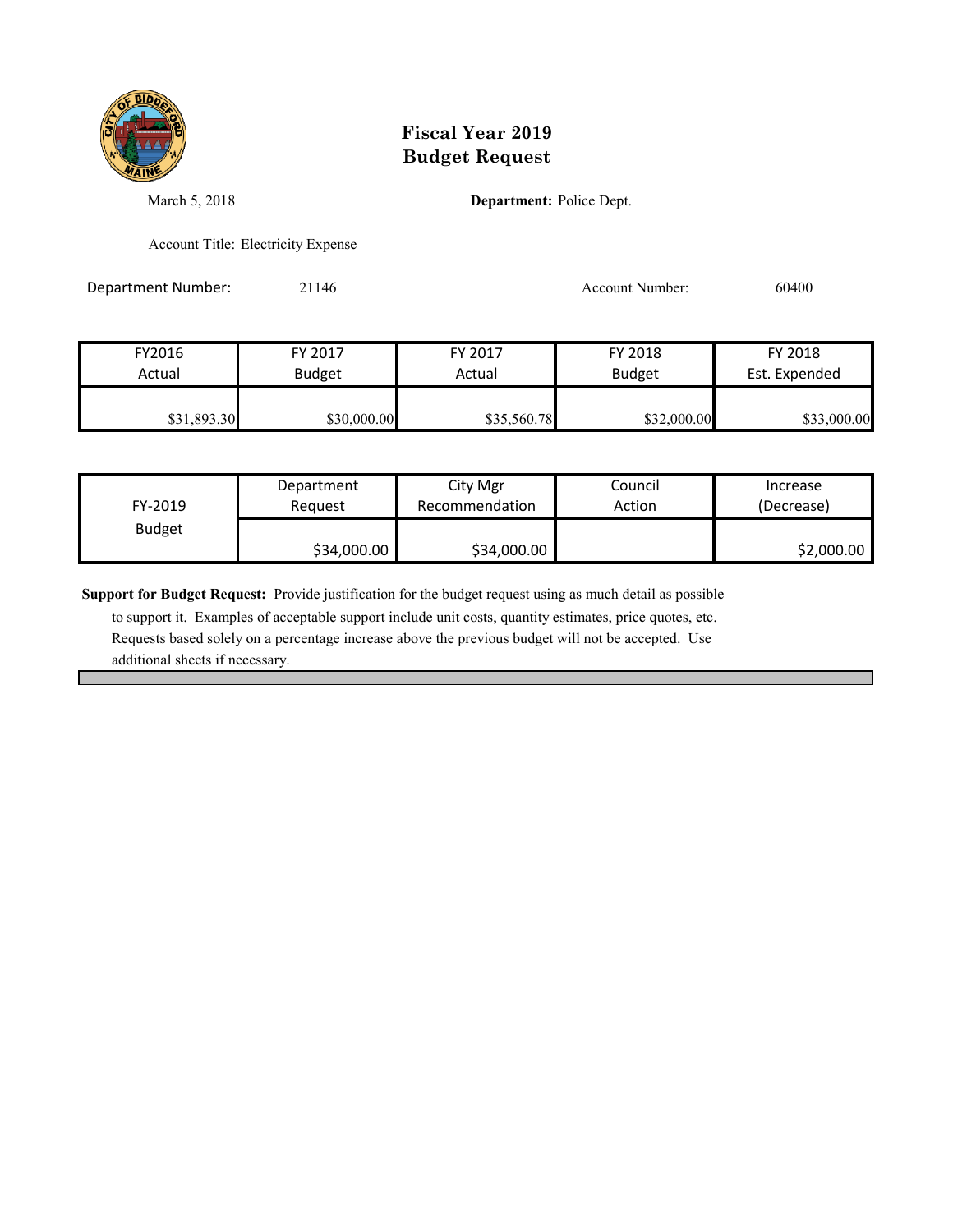

March 5, 2018 **Department:** Police Dept.

Account Title: Water Expense

Department Number: 21146 21146 Account Number: 60401

| FY2016   | FY 2017       | FY 2017  | FY 2018       | FY 2018       |
|----------|---------------|----------|---------------|---------------|
| Actual   | <b>Budget</b> | Actual   | <b>Budget</b> | Est. Expended |
|          |               |          |               |               |
| \$351.75 | \$350.00      | \$388.78 | \$350.00      | \$400.00      |

| FY-2019       | Department | City Mgr       | Council | Increase   |
|---------------|------------|----------------|---------|------------|
|               | Reauest    | Recommendation | Action  | (Decrease) |
| <b>Budget</b> | \$400.00   | \$400.00       |         | \$50.00    |

**Support for Budget Request:** Provide justification for the budget request using as much detail as possible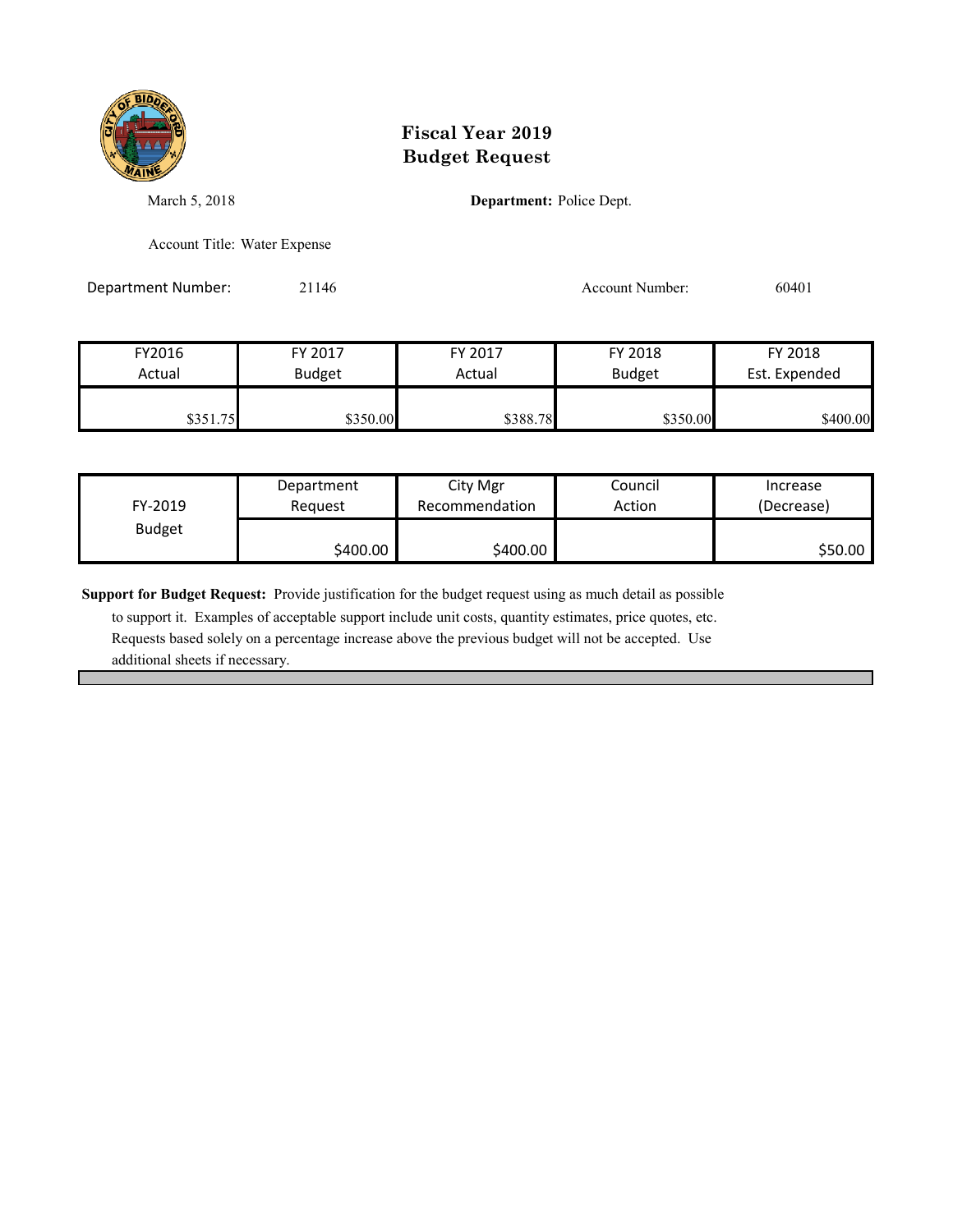

March 5, 2018 **Department:** Police Dept.

Account Title: Sewer User Fee Expense

Department Number: 21146 21146 Account Number: 60404

| FY2016   | FY 2017       | FY 2017  | FY 2018       | FY 2018       |
|----------|---------------|----------|---------------|---------------|
| Actual   | <b>Budget</b> | Actual   | <b>Budget</b> | Est. Expended |
|          |               |          |               |               |
| \$602.70 | \$600.00      | \$645.75 | \$640.00      | \$640.00      |

| FY-2019       | Department | City Mgr       | Council | Increase   |
|---------------|------------|----------------|---------|------------|
|               | Reauest    | Recommendation | Action  | (Decrease) |
| <b>Budget</b> | \$640.00   | \$640.00       |         | \$0.00     |

**Support for Budget Request:** Provide justification for the budget request using as much detail as possible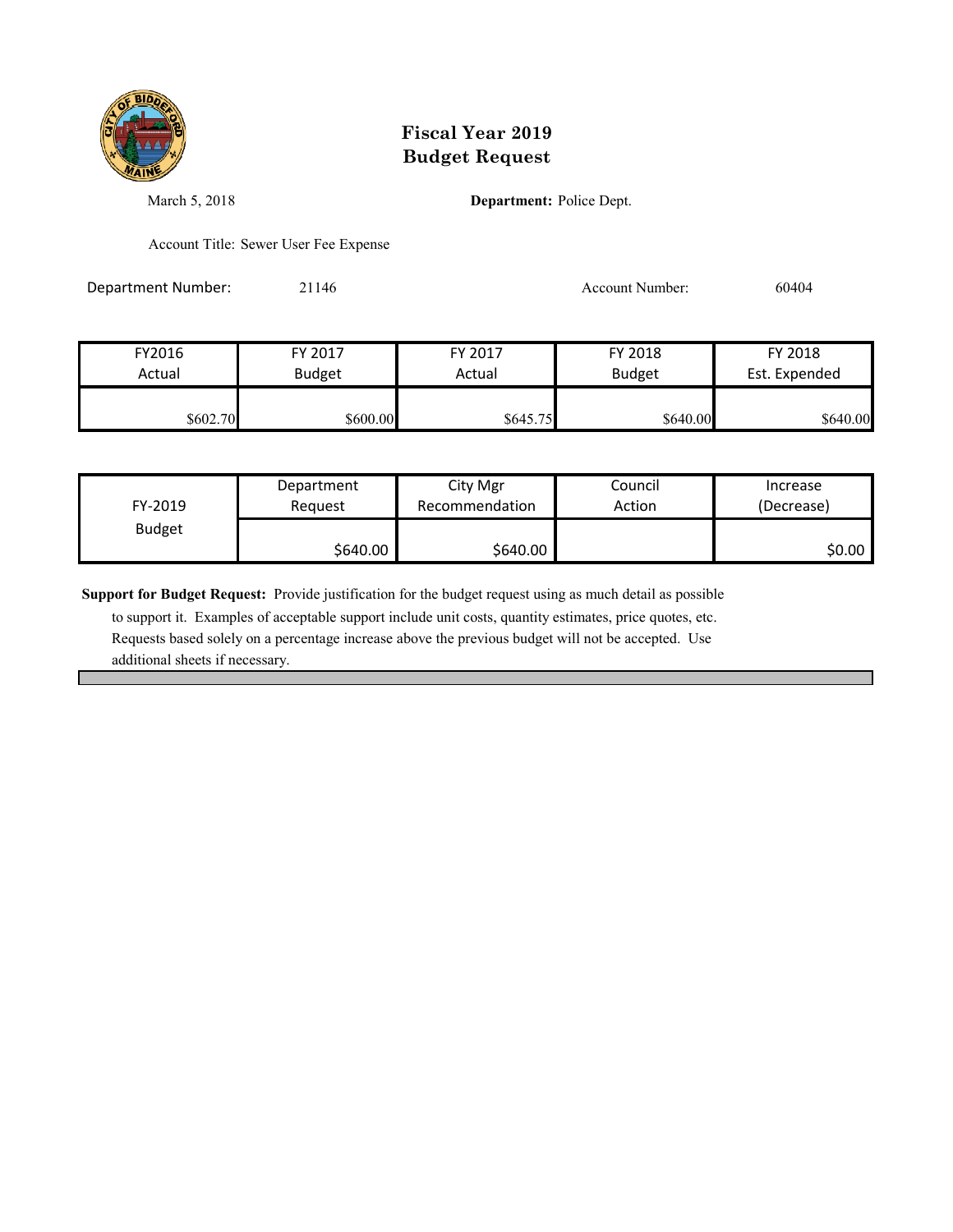

March 5, 2018 **Department:** Police Dept.

Account Title: Heating Fuel Expense

Department Number: 21146 2010 2014 Account Number: 60405

FY2016 FY 2017 FY 2017 FY 2018 FY 2018 Actual Budget **Actual Budget** Actual Budget Est. Expended  $$6,444.94$   $$8,000.00$   $$7,216.08$   $$8,000.00$   $$7,000.00$ 

| FY-2019 | Department | City Mgr       | Council | Increase     |
|---------|------------|----------------|---------|--------------|
|         | Reauest    | Recommendation | Action  | (Decrease)   |
| Budget  | \$7,000.00 | \$7,000.00     |         | (\$1,000.00) |

**Support for Budget Request:** Provide justification for the budget request using as much detail as possible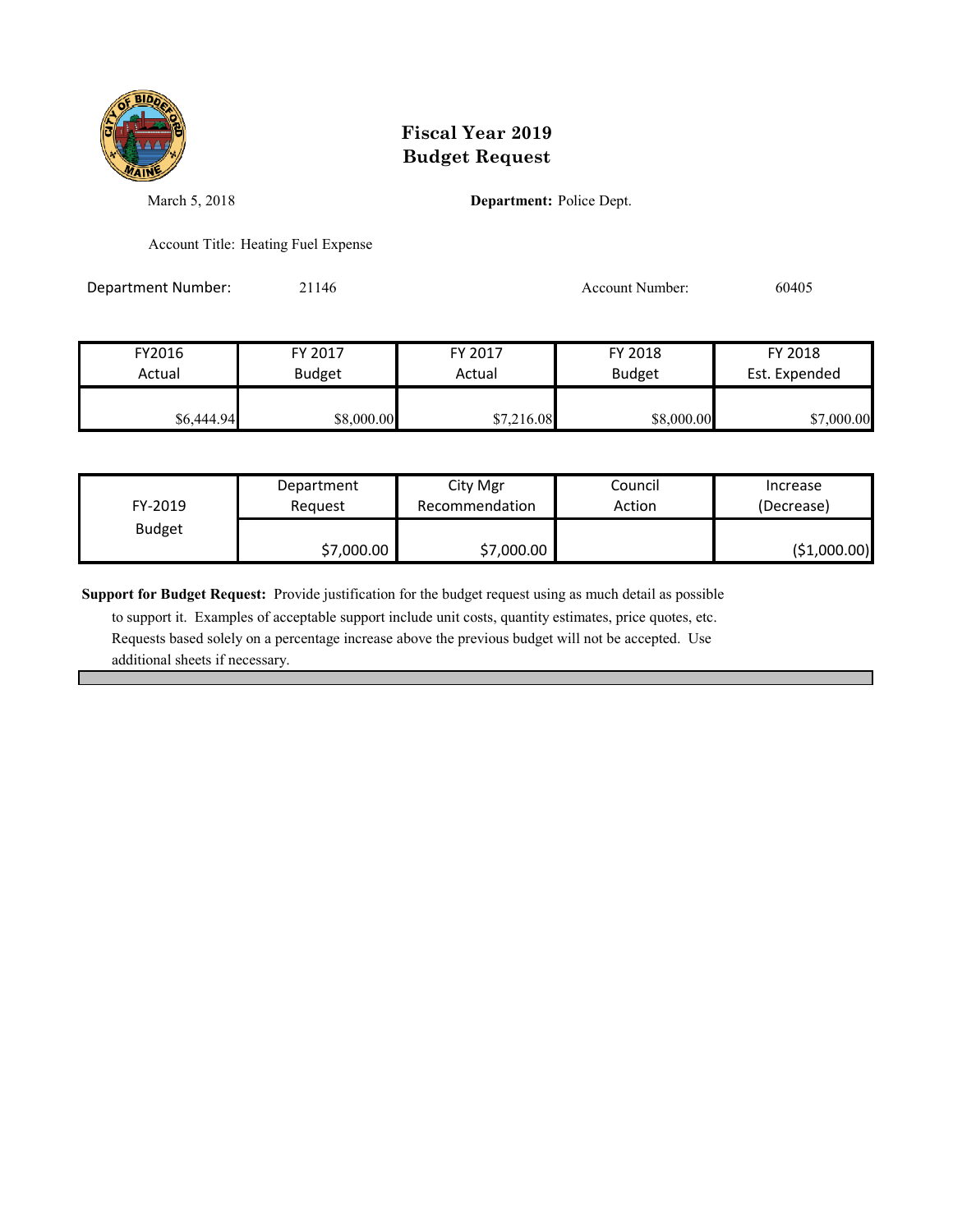

March 5, 2018 **Department:** Police Dept.

Account Title: Gasoline Expense

Department Number: 21146 2001 1146 Account Number: 60411

FY2016 FY 2017 FY 2017 FY 2018 FY 2018 Actual Budget **Actual Budget** Actual Budget Est. Expended **\$84,945.44** \$48,000.00 \$52,232.24 \$53,350.00 \$50,000.00

| FY-2019       | Department  | City Mgr       | Council | Increase   |
|---------------|-------------|----------------|---------|------------|
|               | Reauest     | Recommendation | Action  | (Decrease) |
| <b>Budget</b> | \$54,325.00 | \$54,325.00    |         | \$975.00   |

**Support for Budget Request:** Provide justification for the budget request using as much detail as possible

 to support it. Examples of acceptable support include unit costs, quantity estimates, price quotes, etc. Requests based solely on a percentage increase above the previous budget will not be accepted. Use additional sheets if necessary.

26,000 gallons at \$2.05 per gallon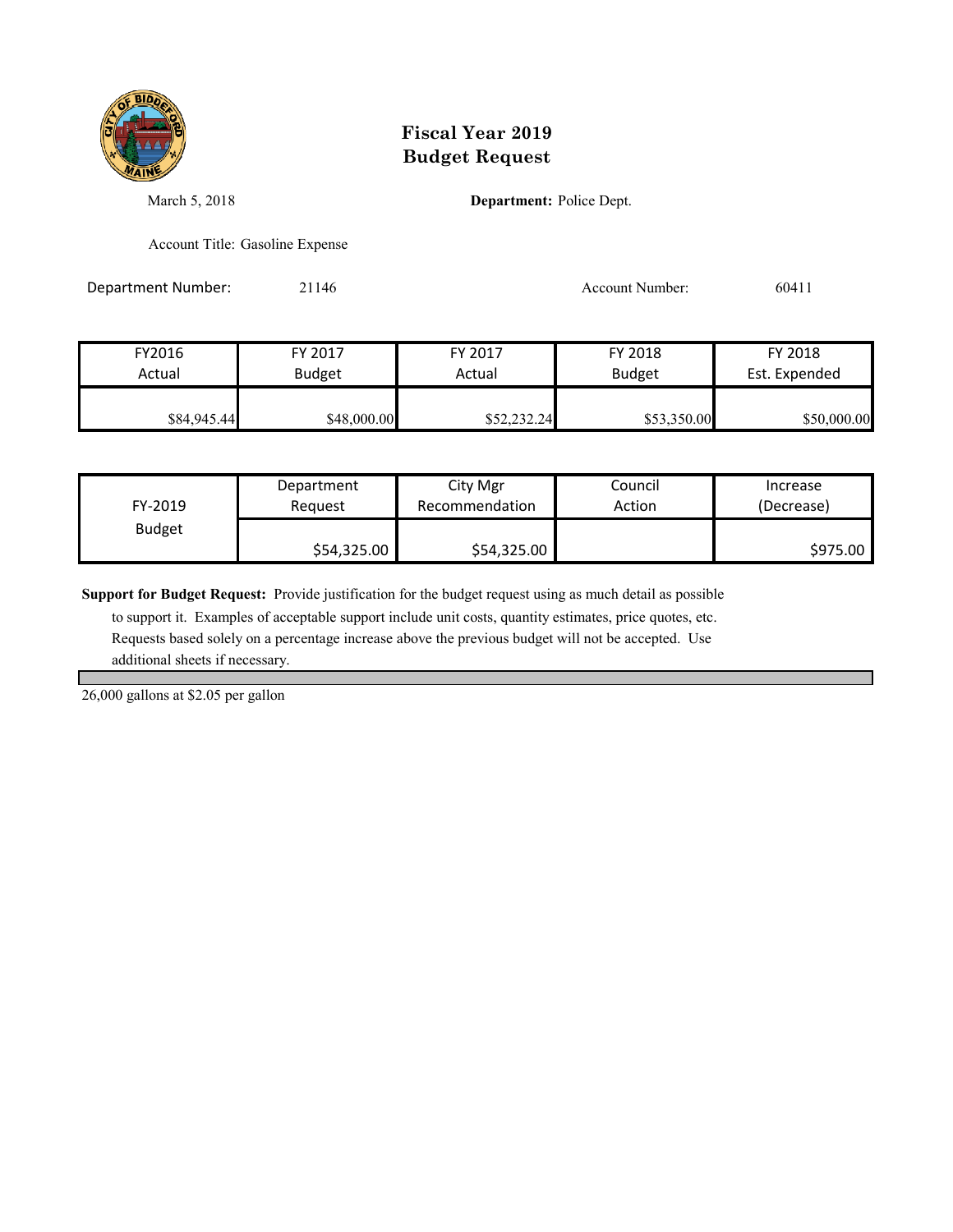

March 5, 2018 **Department:** Police Dept.

Account Title: Building Repair/Maint Exp

Department Number: 21146 21146 Account Number: 60450

| FY2016      | FY 2017       | FY 2017     | FY 2018       | FY 2018       |
|-------------|---------------|-------------|---------------|---------------|
| Actual      | <b>Budget</b> | Actual      | <b>Budget</b> | Est. Expended |
|             |               |             |               |               |
| \$17,028.66 | \$30,000.00   | \$39,754.61 | \$30,000.00   | \$29,000.00   |

| FY-2019       | Department  | City Mgr       | Council | Increase      |
|---------------|-------------|----------------|---------|---------------|
|               | Reauest     | Recommendation | Action  | (Decrease)    |
| <b>Budget</b> | \$25,000.00 | \$25,000.00    |         | ( \$5,000.00) |

**Support for Budget Request:** Provide justification for the budget request using as much detail as possible

 to support it. Examples of acceptable support include unit costs, quantity estimates, price quotes, etc. Requests based solely on a percentage increase above the previous budget will not be accepted. Use additional sheets if necessary.

Continuation of insde wall repairs, and painting program.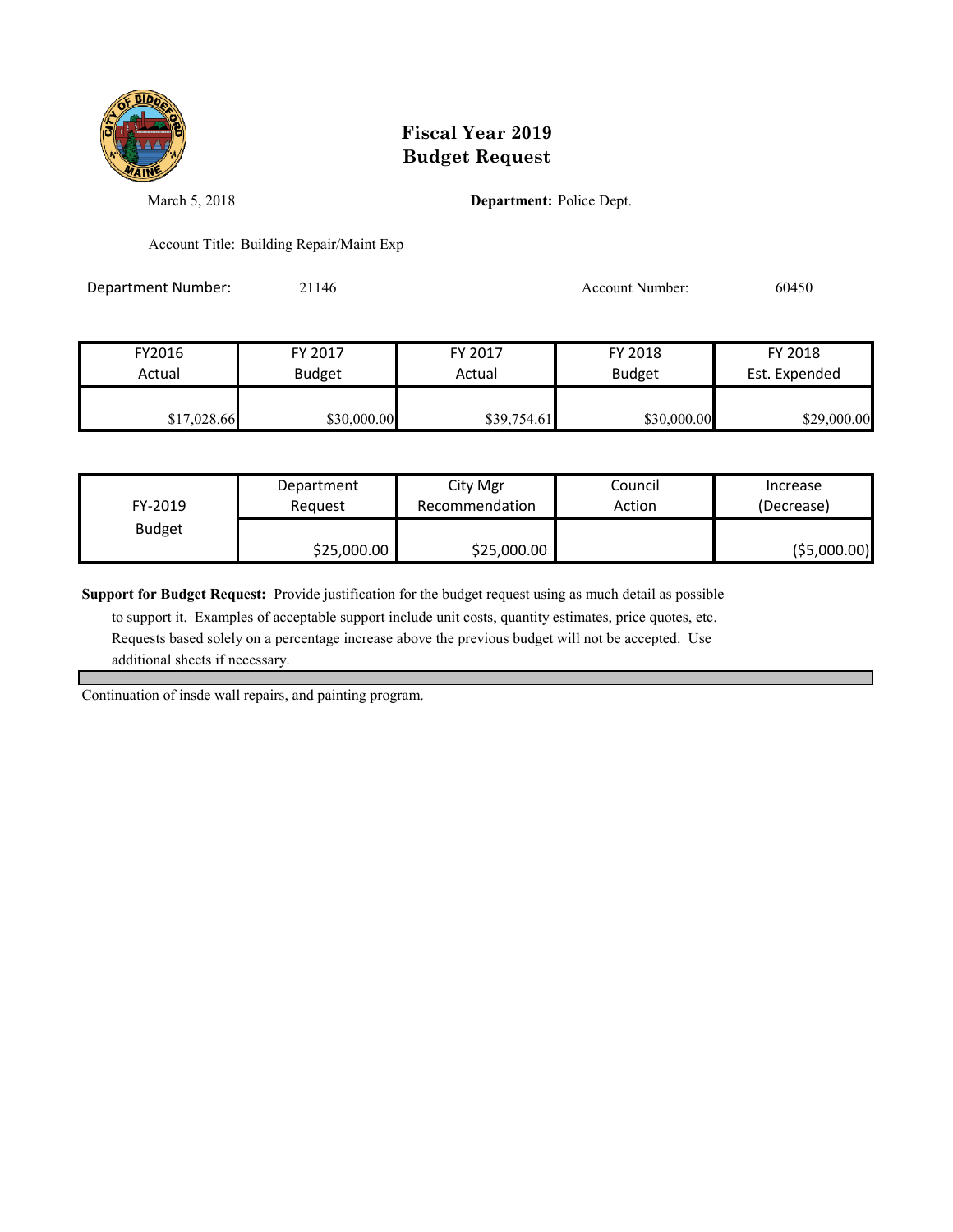

March 5, 2018 **Department:** Police Dept.

Account Title: Operating Equip Repair Exp

Department Number: 21146 21146 Account Number: 60452

| FY2016      | FY 2017       | FY 2017     | FY 2018       | FY 2018       |
|-------------|---------------|-------------|---------------|---------------|
| Actual      | <b>Budget</b> | Actual      | <b>Budget</b> | Est. Expended |
| \$13,479.41 | \$10,000.00   | \$13,738.13 | \$10,000.00   | \$8,000.00    |

| FY-2019       | Department  | City Mgr       | Council | Increase   |
|---------------|-------------|----------------|---------|------------|
|               | Reauest     | Recommendation | Action  | (Decrease) |
| <b>Budget</b> | \$10,000.00 | \$10,000.00    |         | \$0.00     |

**Support for Budget Request:** Provide justification for the budget request using as much detail as possible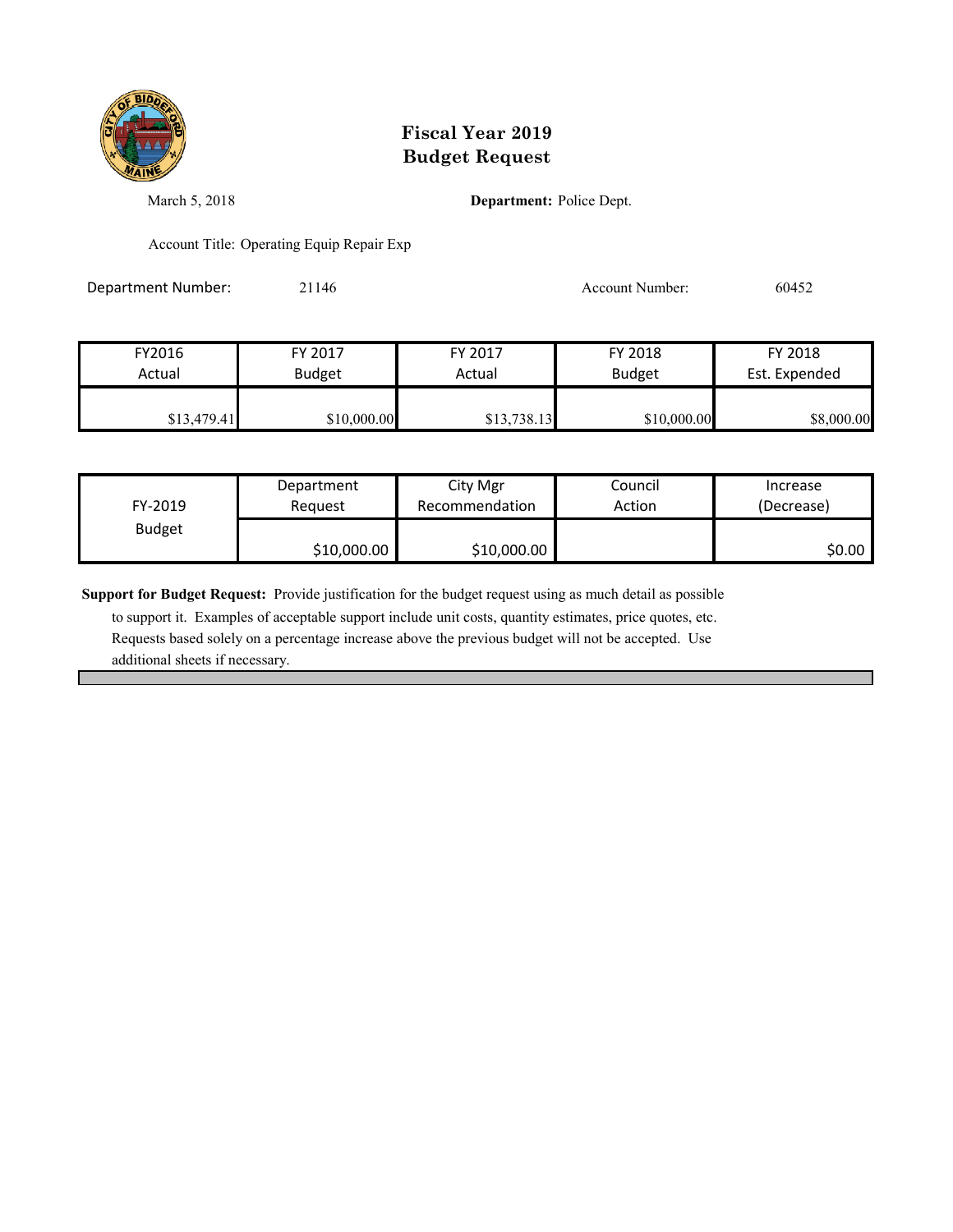

March 5, 2018 **Department:** Police Dept.

Account Title: Vehicle Repair/Tires/Oil Exp

Department Number: 21146 200453

| FY2016      | FY 2017       | FY 2017     | FY 2018       | FY 2018       |
|-------------|---------------|-------------|---------------|---------------|
| Actual      | <b>Budget</b> | Actual      | <b>Budget</b> | Est. Expended |
| \$81,864.25 | \$70,000.00   | \$55,581.27 | \$70,000.00   | \$65,000.00   |

| FY-2019       | Department  | City Mgr       | Council | Increase   |
|---------------|-------------|----------------|---------|------------|
|               | Reauest     | Recommendation | Action  | (Decrease) |
| <b>Budget</b> | \$72,000.00 | \$70,000.00    |         | S0.00 I    |

**Support for Budget Request:** Provide justification for the budget request using as much detail as possible

 to support it. Examples of acceptable support include unit costs, quantity estimates, price quotes, etc. Requests based solely on a percentage increase above the previous budget will not be accepted. Use additional sheets if necessary.

Carl Marcotte estimates

*reduced to last years appropriation with an additional car being replaced via TIF funding*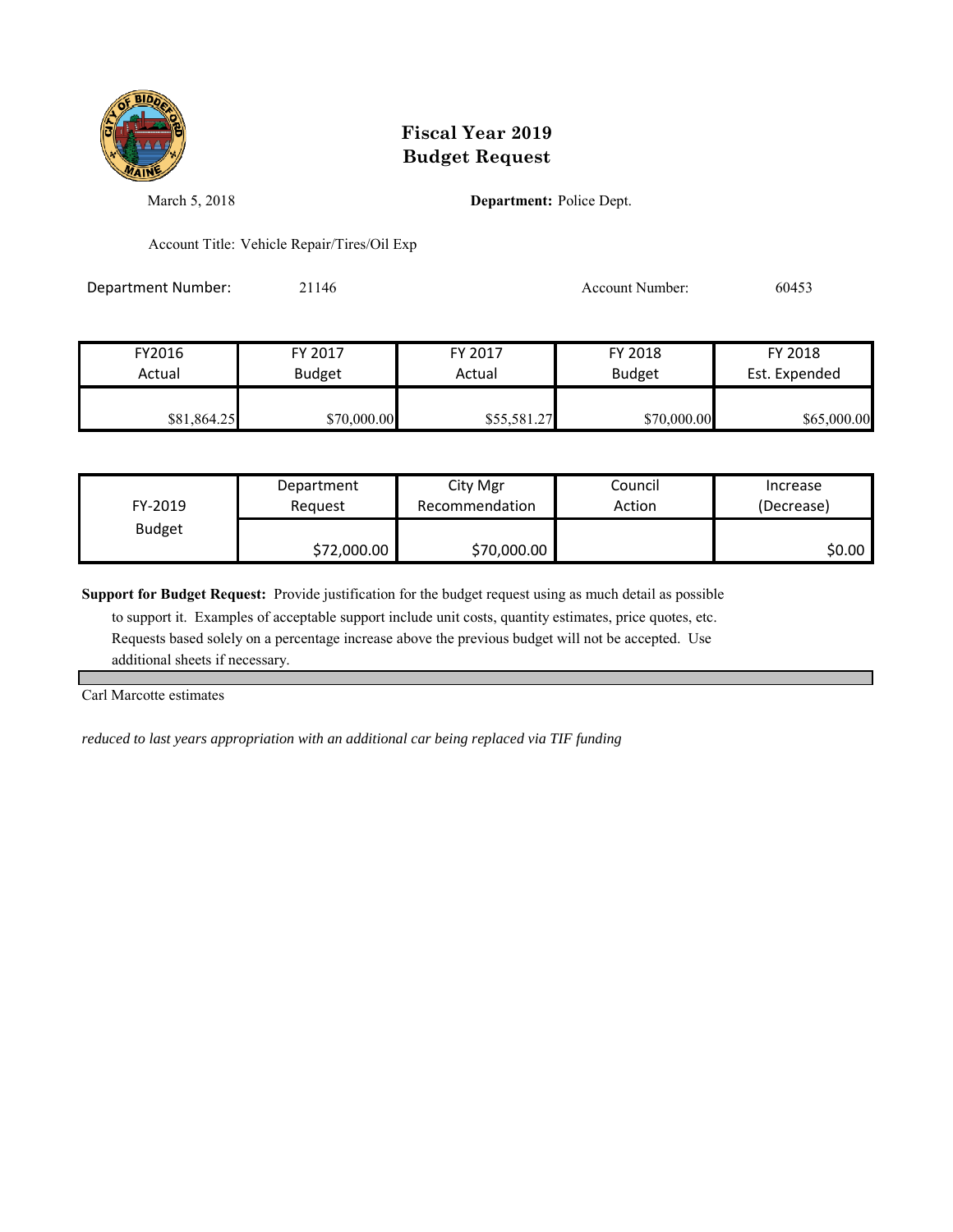

March 5, 2018 **Department:** Police Dept.

Account Title: Admin/Office Supp/Eqt Non-Cap

Department Number: 21146 21146 Account Number: 60500

| FY2016     | FY 2017       | FY 2017    | FY 2018       | FY 2018       |
|------------|---------------|------------|---------------|---------------|
| Actual     | <b>Budget</b> | Actual     | <b>Budget</b> | Est. Expended |
|            |               |            |               |               |
| \$4,129.34 | \$5,000.00    | \$5,375.90 | \$4,750.00    | \$5,000.00    |

| FY-2019       | Department | City Mgr       | Council | Increase   |
|---------------|------------|----------------|---------|------------|
|               | Reauest    | Recommendation | Action  | (Decrease) |
| <b>Budget</b> | \$5,000.00 | \$4,900.00     |         | \$150.00   |

**Support for Budget Request:** Provide justification for the budget request using as much detail as possible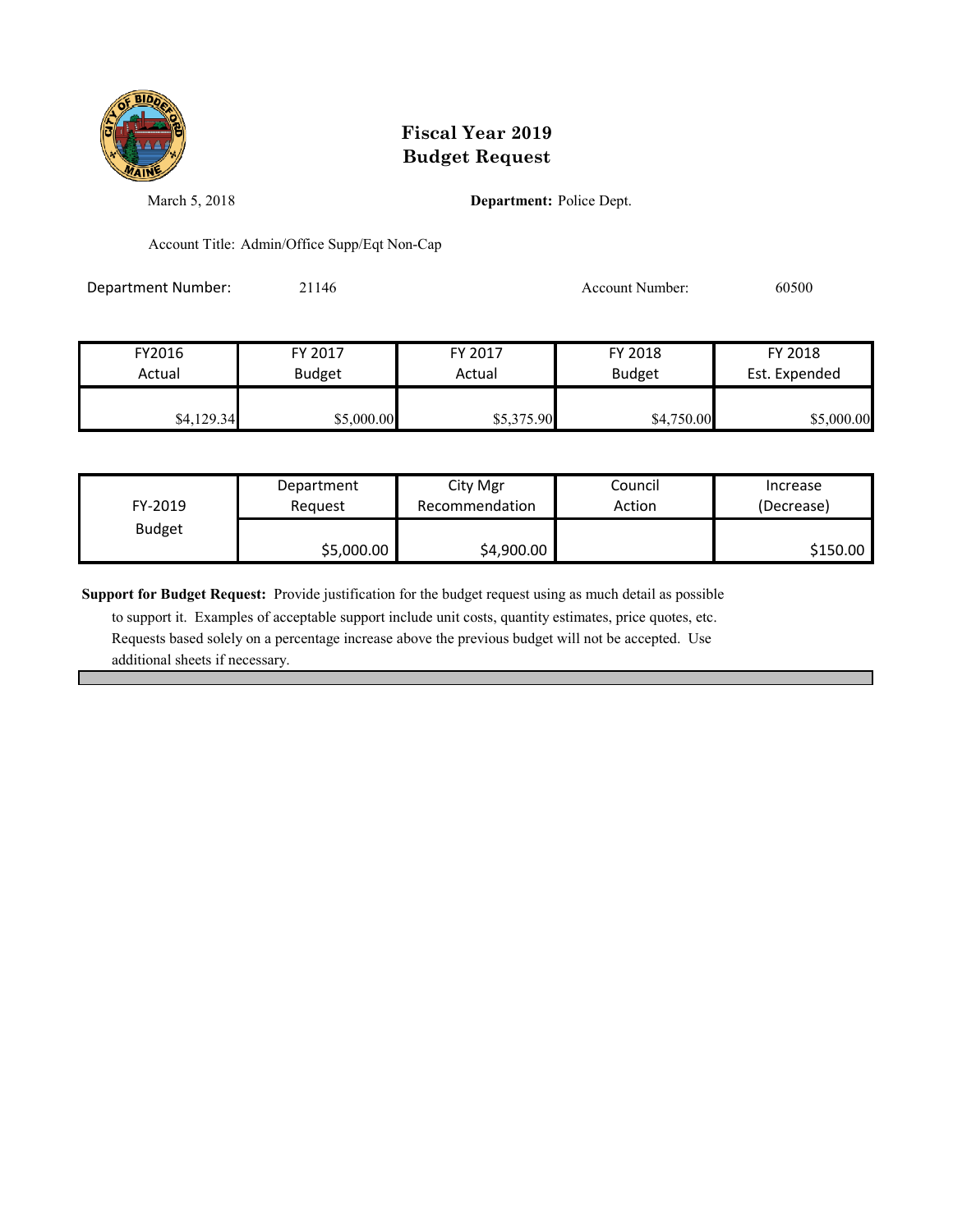

March 5, 2018 **Department:** Police Dept.

Account Title: Operating Supp/Eqt Non-Cap

Department Number: 21146 21146 Account Number: 60501

| FY2016      | FY 2017       | FY 2017     | FY 2018       | FY 2018       |
|-------------|---------------|-------------|---------------|---------------|
| Actual      | <b>Budget</b> | Actual      | <b>Budget</b> | Est. Expended |
| \$56,372.69 | \$40,000.00   | \$63,585.98 | \$47,500.00   | \$48,000.00   |

| FY-2019       | Department  | City Mgr       | Council | Increase   |
|---------------|-------------|----------------|---------|------------|
|               | Reauest     | Recommendation | Action  | (Decrease) |
| <b>Budget</b> | \$48,000.00 | \$47,500.00    |         | \$0.00     |

**Support for Budget Request:** Provide justification for the budget request using as much detail as possible

 to support it. Examples of acceptable support include unit costs, quantity estimates, price quotes, etc. Requests based solely on a percentage increase above the previous budget will not be accepted. Use additional sheets if necessary.

\$7,900.00 for ammunition; \$9,000.00 for pistol exchange; Public Safety supplies.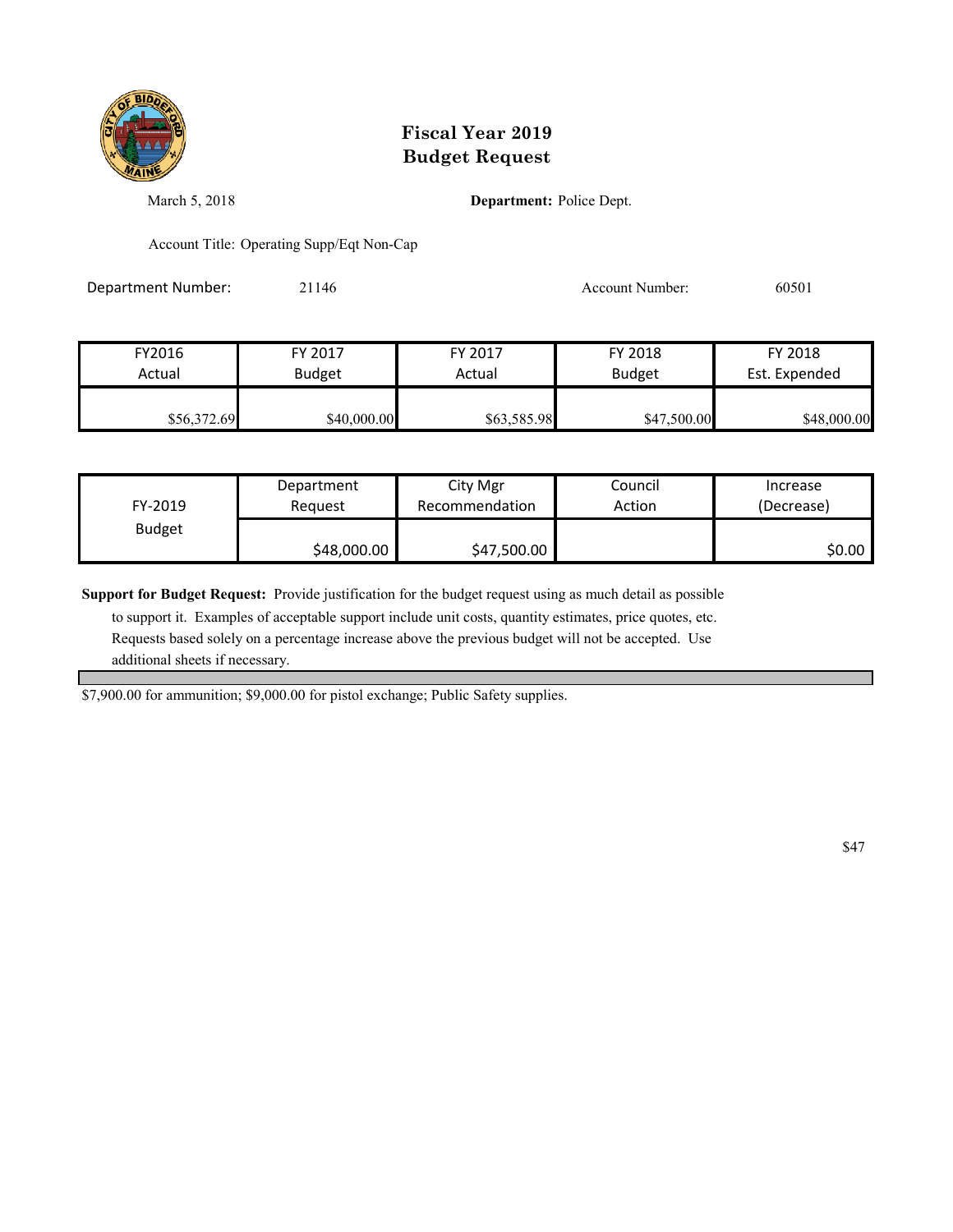

March 5, 2018 **Department:** Police Dept.

Account Title: Printing & Copying Expense

Department Number: 21146 21146 Account Number: 60502

| FY2016      | FY 2017       | FY 2017    | FY 2018       | FY 2018       |
|-------------|---------------|------------|---------------|---------------|
| Actual      | <b>Budget</b> | Actual     | <b>Budget</b> | Est. Expended |
| \$10,069.86 | \$8,750.00    | \$6,267.87 | \$8,750.00    | \$9,000.00    |

| FY-2019       | Department | City Mgr       | Council | Increase   |
|---------------|------------|----------------|---------|------------|
|               | Reauest    | Recommendation | Action  | (Decrease) |
| <b>Budget</b> | \$9,000.00 | \$9,000.00     |         | \$250.00   |

**Support for Budget Request:** Provide justification for the budget request using as much detail as possible

 to support it. Examples of acceptable support include unit costs, quantity estimates, price quotes, etc. Requests based solely on a percentage increase above the previous budget will not be accepted. Use additional sheets if necessary.

Printer supplies and paper. Re-imbursement for copy charges more than pay for this expense.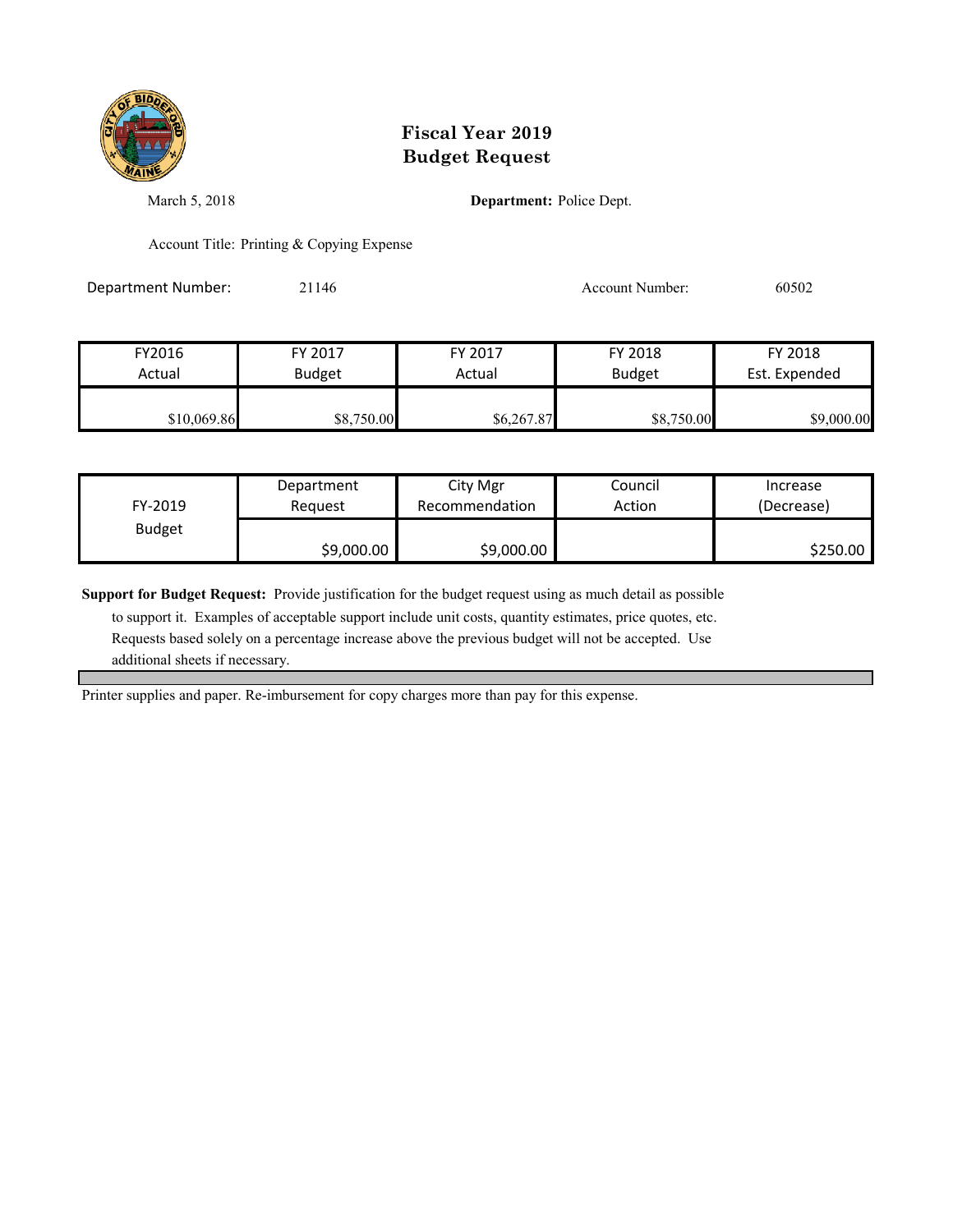

March 5, 2018 **Department:** Police Dept.

Account Title: Cleaning Supplies Expense

Department Number: 21146 20509 20146 Account Number: 60509

FY2016 FY 2017 FY 2017 FY 2018 FY 2018 Actual Budget **Actual Budget** Actual Budget Est. Expended \$5,433.99 \$4,750.00 \$5,154.64 \$5,000.00 \$5,000.00

| FY-2019       | Department | City Mgr       | Council | Increase   |
|---------------|------------|----------------|---------|------------|
|               | Reauest    | Recommendation | Action  | (Decrease) |
| <b>Budget</b> | \$5,000.00 | \$5,000.00     |         | \$0.00     |

**Support for Budget Request:** Provide justification for the budget request using as much detail as possible